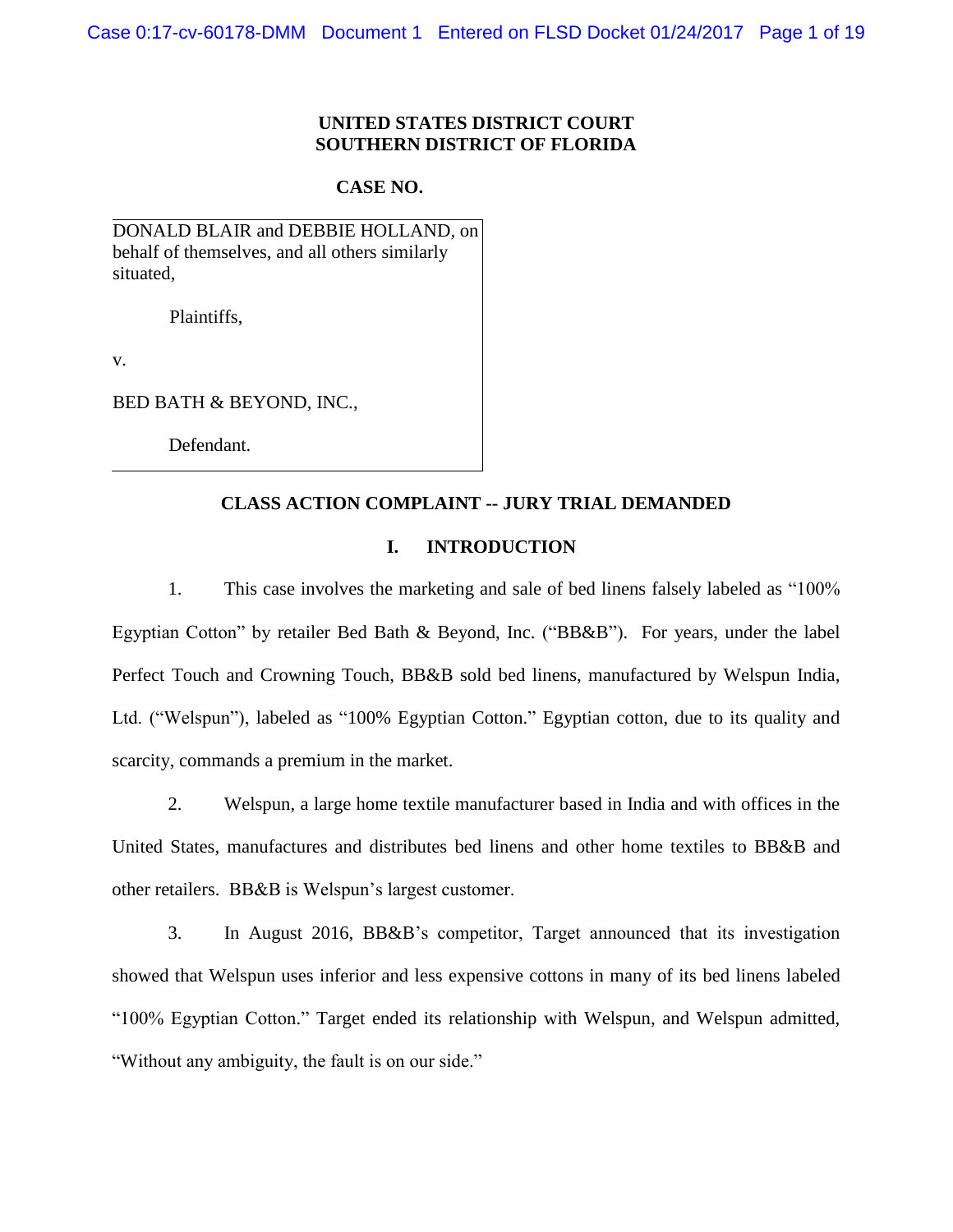4. In response to Target's announcement, BB&B ordered an external audit of textiles from Welspun but has continued to sell its products. Because of BB&B's conduct, consumers who purchased Welspun bed linens at BB&B overpaid for an inferior product. This action seeks full recompense for consumers.

#### **II. PARTIES**

#### **A. Plaintiffs**

5. Plaintiff, Donald Blair, at all times relevant to this action is a citizen and domiciliary of Pima County, Arizona, and purchased Crowning Touch bed linens manufactured by Welspun from a BB&B store located in Tucson, Arizona.

6. Plaintiff, Debbie Holland, at all times relevant to this action is a citizen and domiciliary of Cumberland County, North Carolina, and purchased Perfect Touch bed linens manufactured by Welspun from a BB&B store located in Fayetteville, North Carolina.

#### **B. Defendant**

7. Defendant Bed Bath & Beyond, Inc. is incorporated in New York, and has its principal place of business at 650 Liberty Avenue, Union, New Jersey. BB&B is a large chain of retail stores selling housewares and home furnishings. BB&B is also the parent company of several entities, including: World Market, Cost Plus World Market, Cost Plus, Christmas Tree Shops, Christmas Tree Shops and That! or and That!, Harmon, Harmon Face Values and buybuy BABY. The company also includes Harbor Linen and T-Y Group, a business-to-business distributor of a variety of textile products, amenities, and other goods to customers in the hospitality, cruise line, healthcare, and other industries.

# **III. JURISDICTION AND VENUE**

8. This Court has subject matter jurisdiction over this action pursuant to 28 U.S.C. § 1332(d)(2) because Plaintiffs and Defendant are citizens of different states and because, upon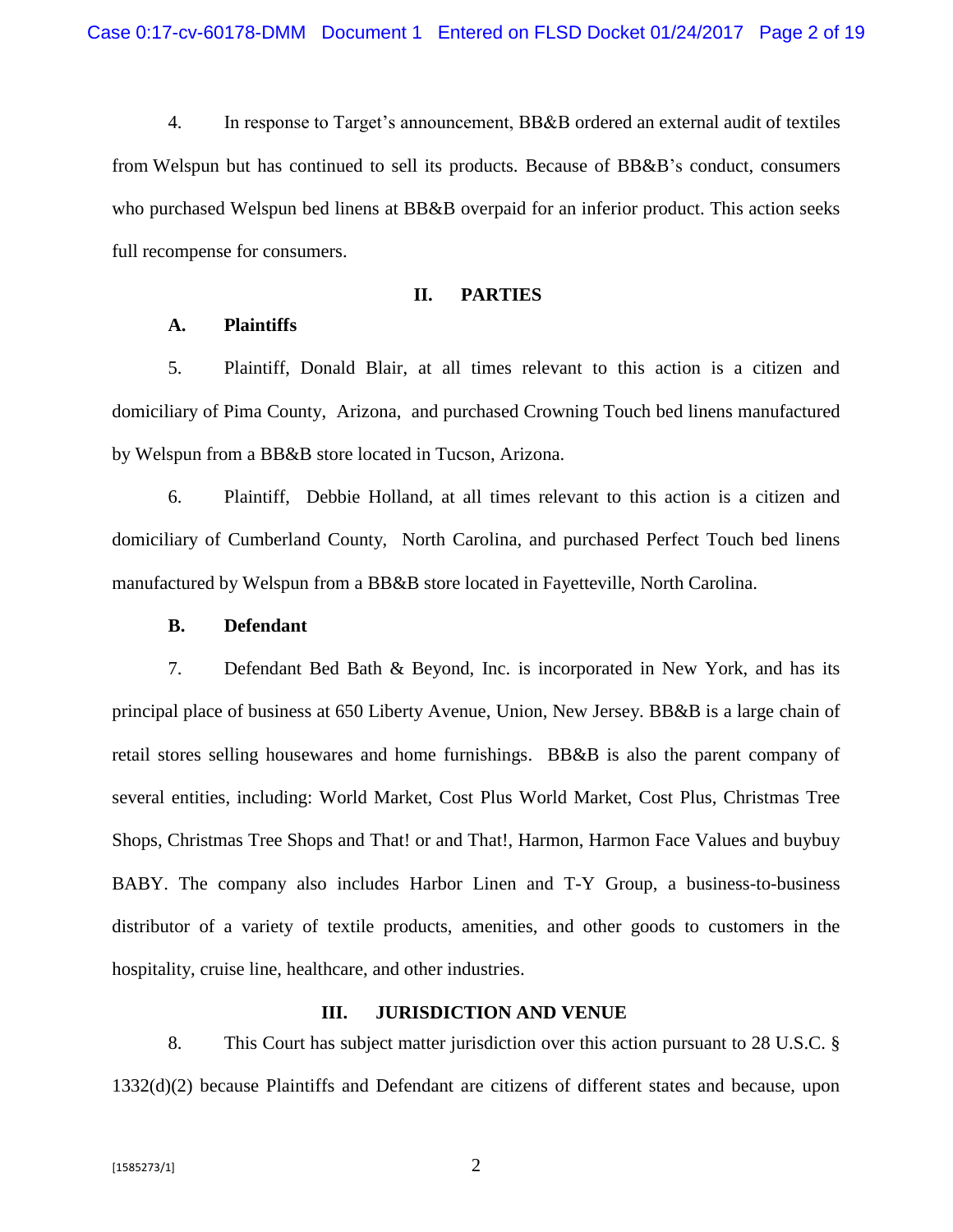information and belief, the aggregate amount in controversy exceeds \$5,000,000.00 exclusive of costs and interest.

9. Venue is proper in this District pursuant to 28 U.S.C. § 1391(b), (c), and (d). Venue is proper in this District because Defendant resides, transacts business, is found and/or has agents in this District, and part of the affected interstate trade and commerce, as described below, was carried out in this District. BB&B has also submitted to this venue by litigating other substantively similar cases in this District.

10. This Court has personal jurisdiction over Defendant Bed Bath & Beyond. BB&B has conducted and continues to conduct business, including operating numerous retail stores in the State of Florida and within this District that have sold Welspun's products that were falsely labeled and marketed as 100% Egyptian Cotton. BB&B has also submitted to this Court's jurisdiction by litigating other substantively similar cases in this District.

#### **IV. FACTS**

#### **A. The Egyptian Cotton Market**

11. Commercial cotton production for export began in Egypt in the 1820s when a Frenchman discovered a species of cotton growing in a fine garden in Cairo. This cotton species, *Gossypium barbadense*, was characterized by unusually fine, long silky fibers or "staples." The fibers of Gossypium barbadense, or Egyptian cotton, had the unique property of being strong enough to withstand the new cotton gin while at the same time being fine enough to create very high thread count textiles.

12. When the Civil War broke out in the United States in 1861 and disrupted cotton supplies from southern states, Egyptian cotton production skyrocketed. Egyptian cotton soon became synonymous with premium cotton because textiles produced with it were both stronger and softer than textiles produced with other cottons. Indeed, the phrase "Egyptian cotton" has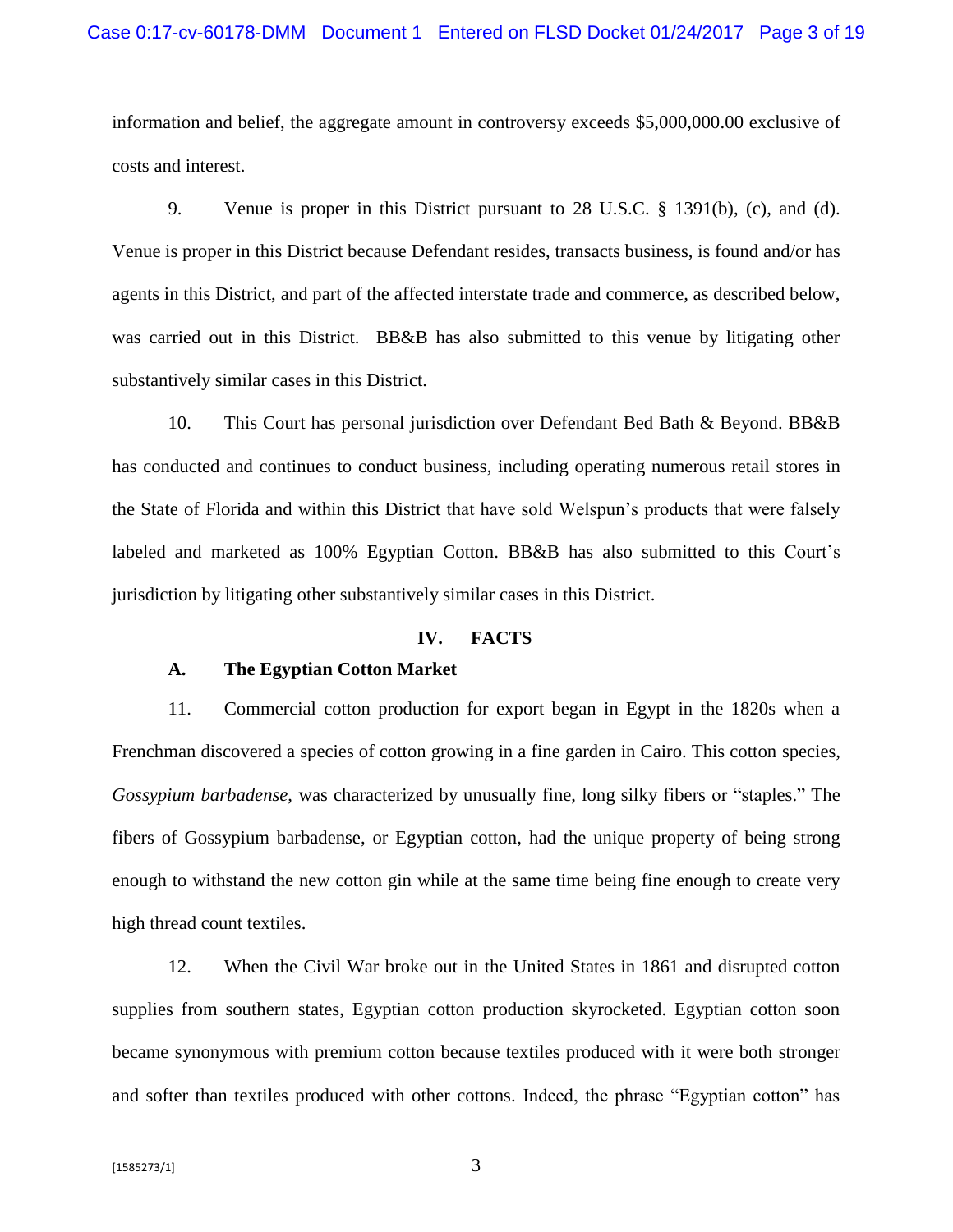become synonymous in the consuming public's mind with luxurious high-end extra-long staple cotton, which trades on commodity markets for a premium of 100% or more over regular cotton of low or middle staple length.

13. For much of the modern era, the production of Egyptian cotton was highly subsidized by the Egyptian government. Beginning in the 1990's; however, protectionist policies were gradually relaxed under the influence of economic policies advocated by the International Monetary Fund. The result has been a slow decline in Egyptian cotton production, which has been exacerbated by political and economic instability. The U.S. Department of Agriculture predicts that in 2016, Egypt will produce only one-third of the cotton produced in 2006.

14. Because of falling production, obtaining genuine Egyptian cotton has become increasingly difficult. Because only Gossypium barbadense grown in Egypt can be called Egyptian Cotton, the predictable result has been rampant fraud. Indeed, the Cotton Egypt Association estimates that approximately 90% of cotton marketed as "Egyptian cotton" is not, in fact, Egyptian cotton.

#### **B. Bed Bath & Beyond Markets and Sold Welspun bed Linens Falsely Labeled as "100% Egyptian Cotton."**

15. In corporate presentations, Welspun India claims: "Your comfort is our commitment." Welspun manufactured and distributed bed linens and other home textiles to U.S. retailers, including, but not limited to, Defendant BB&B, Target, JC Penney and Wal-Mart.

16. In the mid-2000s, Welspun determined that one way to increase those profits was to "move[] up the value chain" in the U.S. market by manufacturing and selling purportedly higher end products. As part of that strategy, Welspun began a concerted campaign to distribute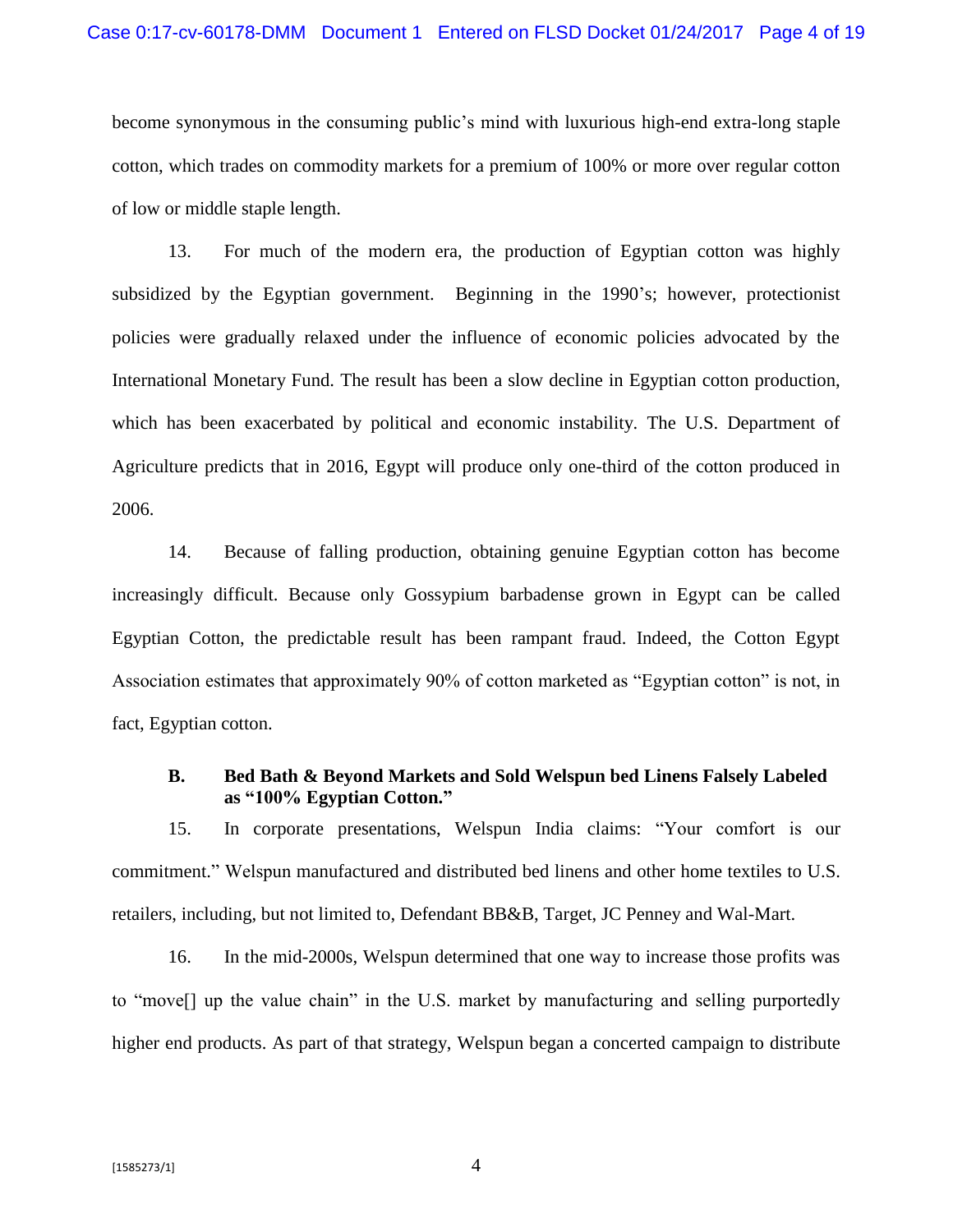home textiles, including bed linens, purportedly made from "100% Egyptian Cotton," which would be perceived as "softer and finer" with "higher counts of yarn" *i.e.,* higher thread counts.

17. On information and belief, BB&B entered into contracts with Welspun to sell its "100% Egyptian Cotton" bed linens and other home textiles at BB&B stores nationwide and online. BB&B sold the "100% Egyptian Cotton" bed linens under the labels, Perfect Touch and Crowning Touch.

18. On information and belief, BB&B is Welspun's largest retail customer in the United States.

19. By marketing certain bed linens as "100% Egyptian Cotton," BB&B could sell the bed linens at a premium to bed linens not labeled as "100% Egyptian Cotton."

20. Sometime prior to August 2016, BB&B's competitor, Target, became aware that Welspun might be substituting cheaper non-Egyptian cotton in its Fieldcrest label bed linens.

21. On August 19, 2016, after "extensive investigation," Target confirmed that "Welspun substituted another type of non-Egyptian cotton when producing bed linens between August 2014 and July 2016." On the same day, Target terminated its relationship with Welspun.

22. After Target's announcement, Welspun admitted to its conduct, stating: "Without any ambiguity, the fault is on our side."

23. Reportedly, BB&B and other retailers, such as JC Penney and Wal-Mart, started investigations.

24. On or about August 24, 2016, BB&B said that it had ordered an external audit of textiles from Welspun.

25. In November 2016, BB&B announced that it would continue to do business with Welspun but would no longer sell its bed linens labeled "100% Egyptian Cotton" because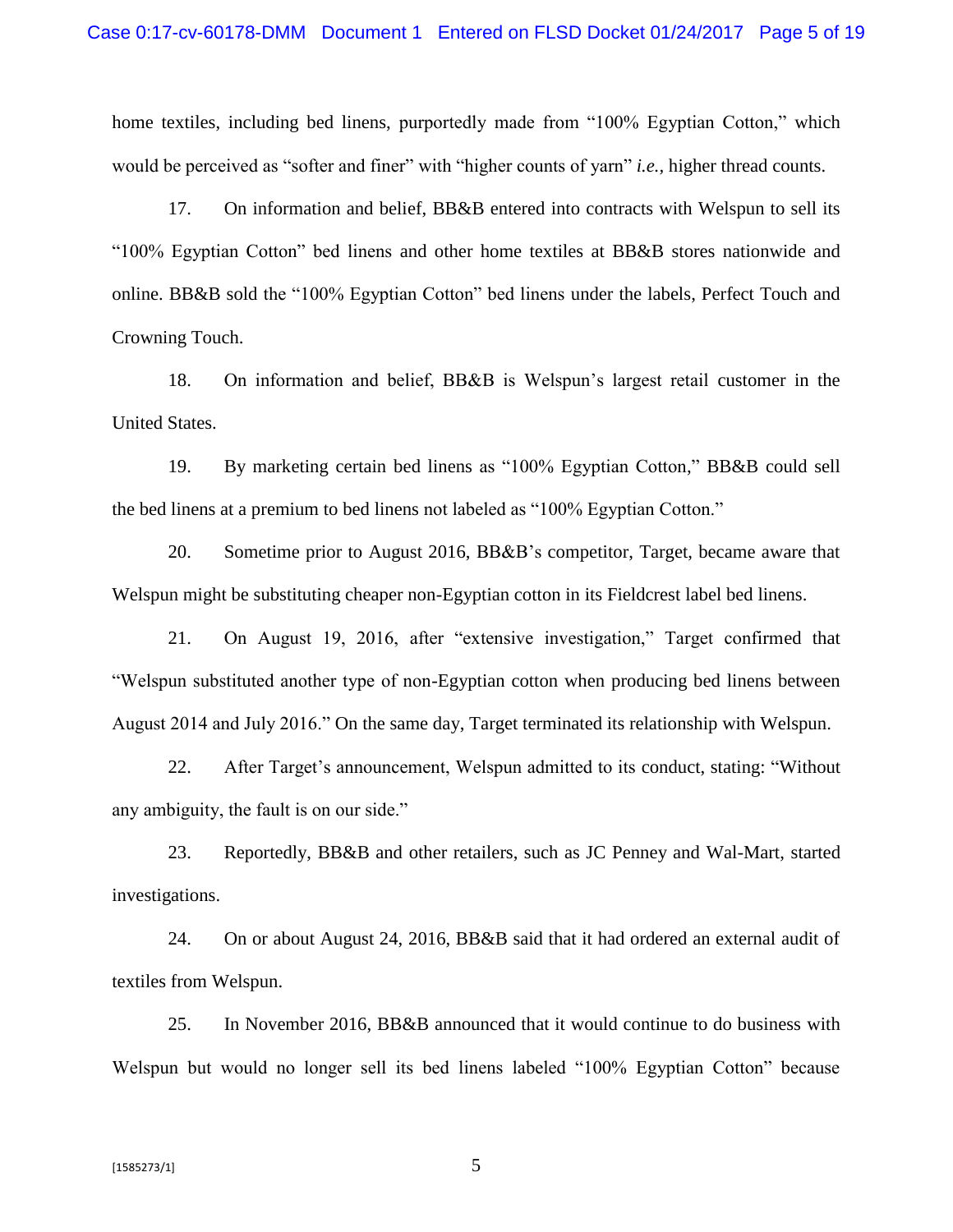Welspun could not guarantee that the fibers were 100% Egyptian Cotton. A spokesperson for BB&B stated that the company was "extremely disappointed in these findings."

# **C. Bed Bath & Beyond's Conduct Violates the U.S. Textile Fiber Products Identification Act**

26. The Textile Fiber Products Identification Act ("Textile Act"), 15 U.S.C. § 70, *et seq*., and the Rules and Regulations governing it (found at 16 C.F.R. Part 303) apply to the labeling and advertising of textile fiber products, including bed linens, which are manufactured, sold, advertised, or offered for sale in commerce.

27. Textile fiber products covered by the Textile Act are required to have a label listing the fiber content, country of origin, and identifying the manufacturer or another business responsible for marketing or handling the item.

28. The fiber disclosure for cotton products may include the name of a type of cotton, such as Egyptian cotton, as long the name is truthful and not deceptive.

29. Under Federal Trade Commission (FTC) guidelines, if the type of cotton is included in the product label and the product is made from various kinds of cotton, the label must give the cotton's percentage by weight and make clear that other types of cotton were used to make the product. The FTC gives the following example, "a sheet that contains 65% Pima Cotton and 35% Upland Cotton may be labeled "100% Cotton," "100% Cotton (65% Pima Cotton)," "65% Pima Cotton, 35% Upland Cotton," or "65% Pima Cotton, 35% Other Cotton."

30. The FTC cotton labeling guidelines go on to say: "If your product contains more than one kind of cotton, a content statement that claims the product is made of only one type of cotton is not acceptable. For example, **when a sheet contains 50% Egyptian Cotton and 50% Upland Cotton, a fiber content label that reads, "100% Egyptian Cotton," is**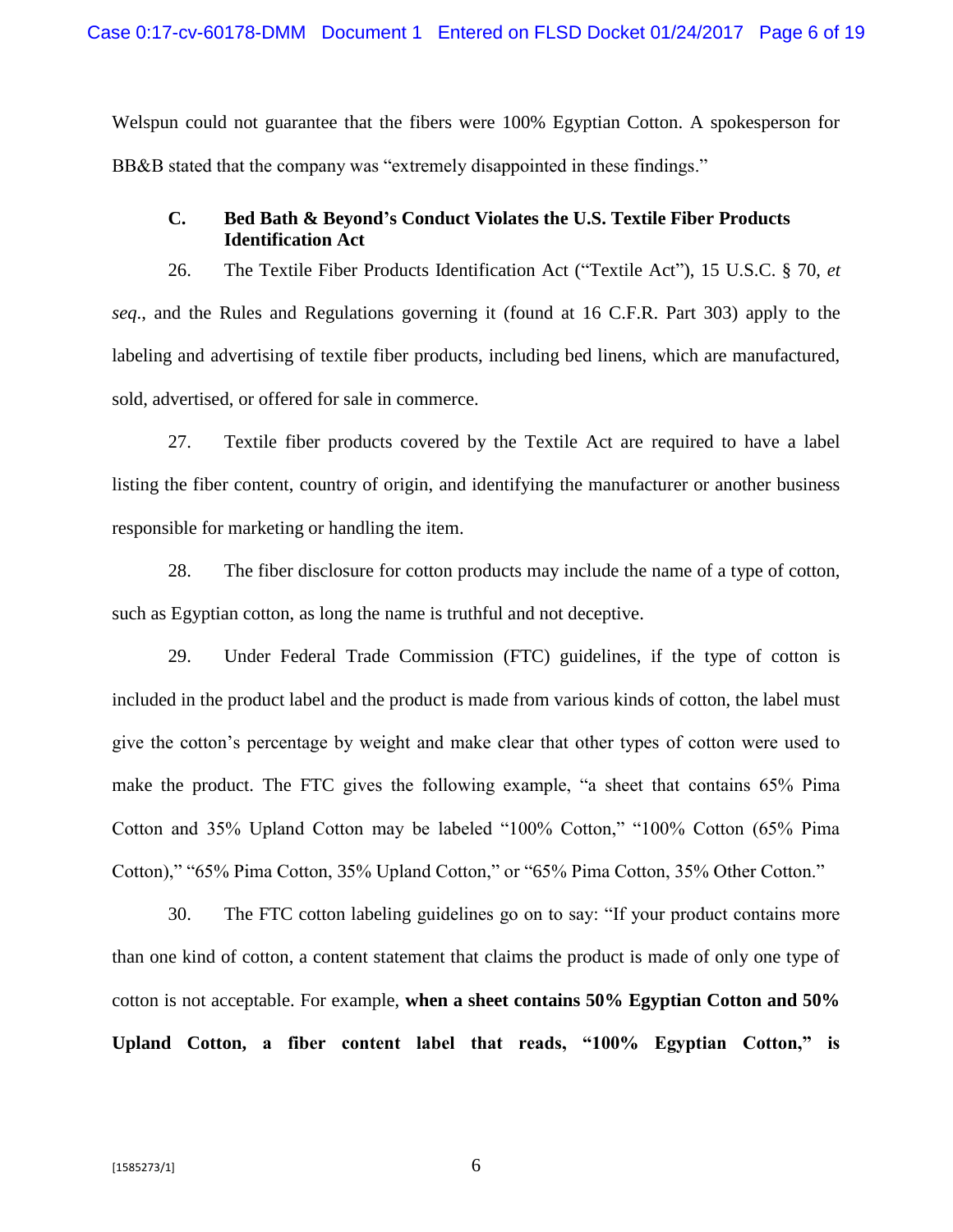**unacceptable**." *See* [https://www.ftc.gov/tips-advice/business-center/guidance/calling-it-cotton](https://www.ftc.gov/tips-advice/business-center/guidance/calling-it-cotton-labeling-advertising-cotton-products)[labeling-advertising-cotton-products](https://www.ftc.gov/tips-advice/business-center/guidance/calling-it-cotton-labeling-advertising-cotton-products) (emphasis added).

31. Pursuant to the Textile Act, the sale, offering for sale, and/or advertising, of "any textile fiber product which has been advertised or offered for sale in commerce, and which is misbranded or falsely or deceptively advertised" … "is unlawful, and shall be an unfair method of competition and an unfair and deceptive act or practice in commerce under the Federal Trade Commission Act." *See* 15 U.S.C. § 70a.

32. "A textile fiber product shall be misbranded if it is falsely or deceptively stamped, tagged, labeled, invoiced, advertised, or otherwise identified as to the name or amount of constituent fibers contained therein." 15 U.S.C. § 70b.

33. Both manufactures and sellers of textile fiber products, such as BB&B, must comply with the Textile Act. In fact, in 2015, the FTC filed a complaint against BB&B alleging that it marketed and sold rayon textile products falsely described as bamboo. *See U.S. v. Bed Bath & Beyond, Inc.*, No. 15-cv-2129 (D.C.). BB&B entered into a stipulated judgment with the FTC and was enjoined from violating any provision of the Textile Act. *Id.*, Stipulated Judgment and Order, Dkt. No. 3.

34. BB&B's partner, Welspun, is also covered by the Act and is required to maintain records showing compliance with the Textile Act for at least three years. 15 U.S.C.A. §§ 70d(a)- (b). Upon information and belief, such records are located at Welspun's headquarters.

35. BB&B's conduct, as detailed in this Complaint, violates the Textile Act. BB&B sold, offered for sale, and/or advertised bed linens labeled as "100% Egyptian Cotton" when they were not.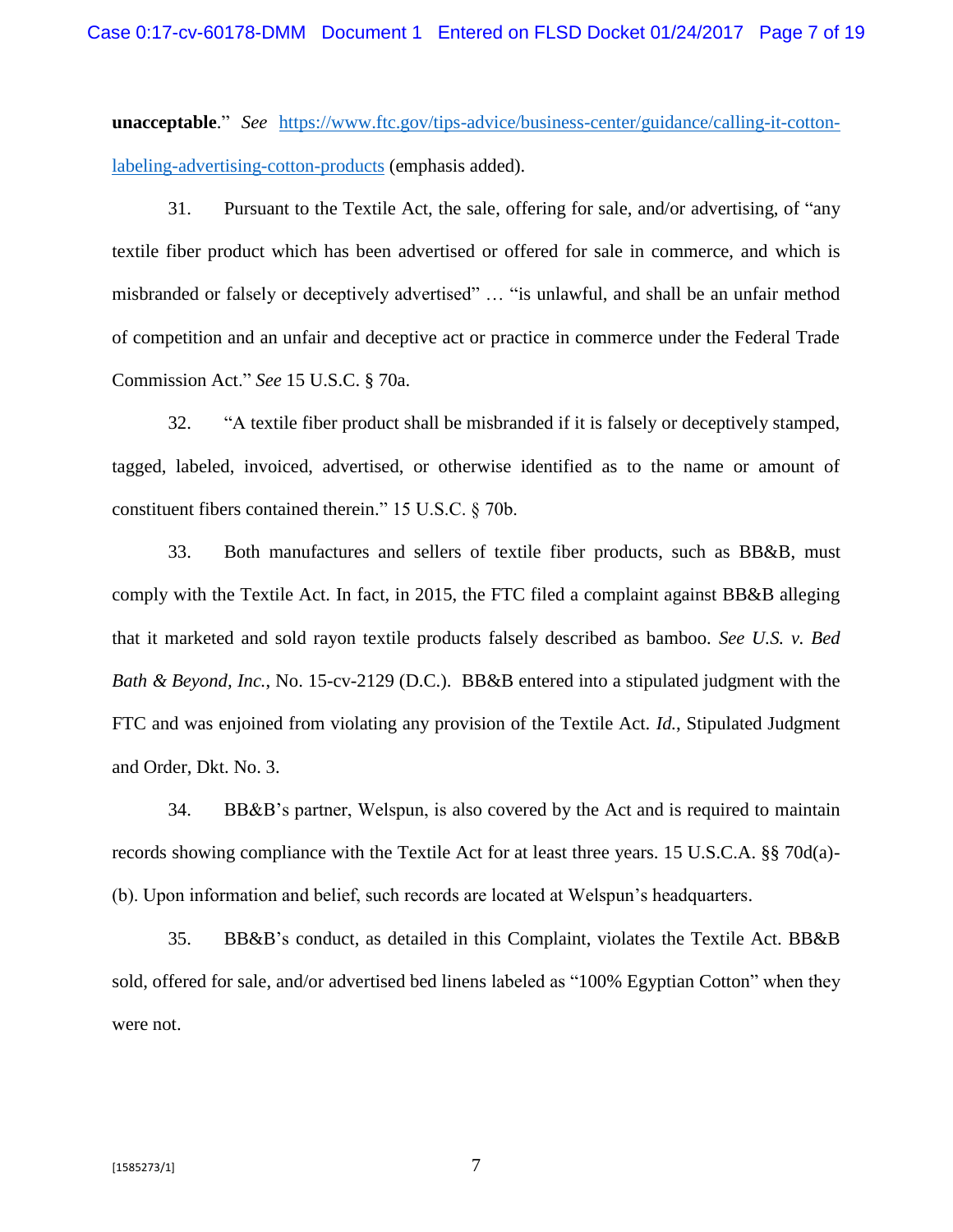# **D. Injury to Plaintiffs**

# **1. Donald Blair**

36. In October 2015, Plaintiff Blair visited a BB&B store located at 4811 E. Grant Road in Tucson, Arizona and purchased a set of bed linens.

37. Plaintiff purchased a set of queen-size Crowning Touch sheets.

38. In purchasing the bed linens, Plaintiff relied on the fact that the bed linens were labeled "100% Egyptian Cotton." Plaintiff believed that the bed linens were indeed 100% Egyptian cotton, and, because of this, he purchased them because he believed the bed linens were higher quality, softer, and more durable bed linens than other cotton bed linens not made from Egyptian cotton.

39. BB&B charges more for sheets labeled 100% Egyptian Cotton than comparable sheets made from lesser cotton. As a result, Plaintiff paid a premium for the bed linens.

40. On information and belief, these bed linens are among the Welspun bed linens not containing "100% Egyptian Cotton" as labeled. As a result of BB&B's misrepresentation, Plaintiff was damaged and seeks full reimbursement of all monies paid.

#### **2. Debbie Holland**

41. In 2015, Plaintiff Holland visited a BB&B store located at 5075 Morganton Road in Fayetteville, North Carolina and purchased a set of bed linens.

42. Plaintiff purchased a set of king-size Perfect Touch sheets.

43. In purchasing the bed linens, Plaintiff relied on the fact that the bed linens were labeled "100% Egyptian Cotton." Plaintiff believed that the bed linens were indeed 100% Egyptian cotton, and, because of this, she purchased them because she believed the bed linens were higher quality, softer, and more durable bed linens than other cotton bed linens not made from Egyptian cotton.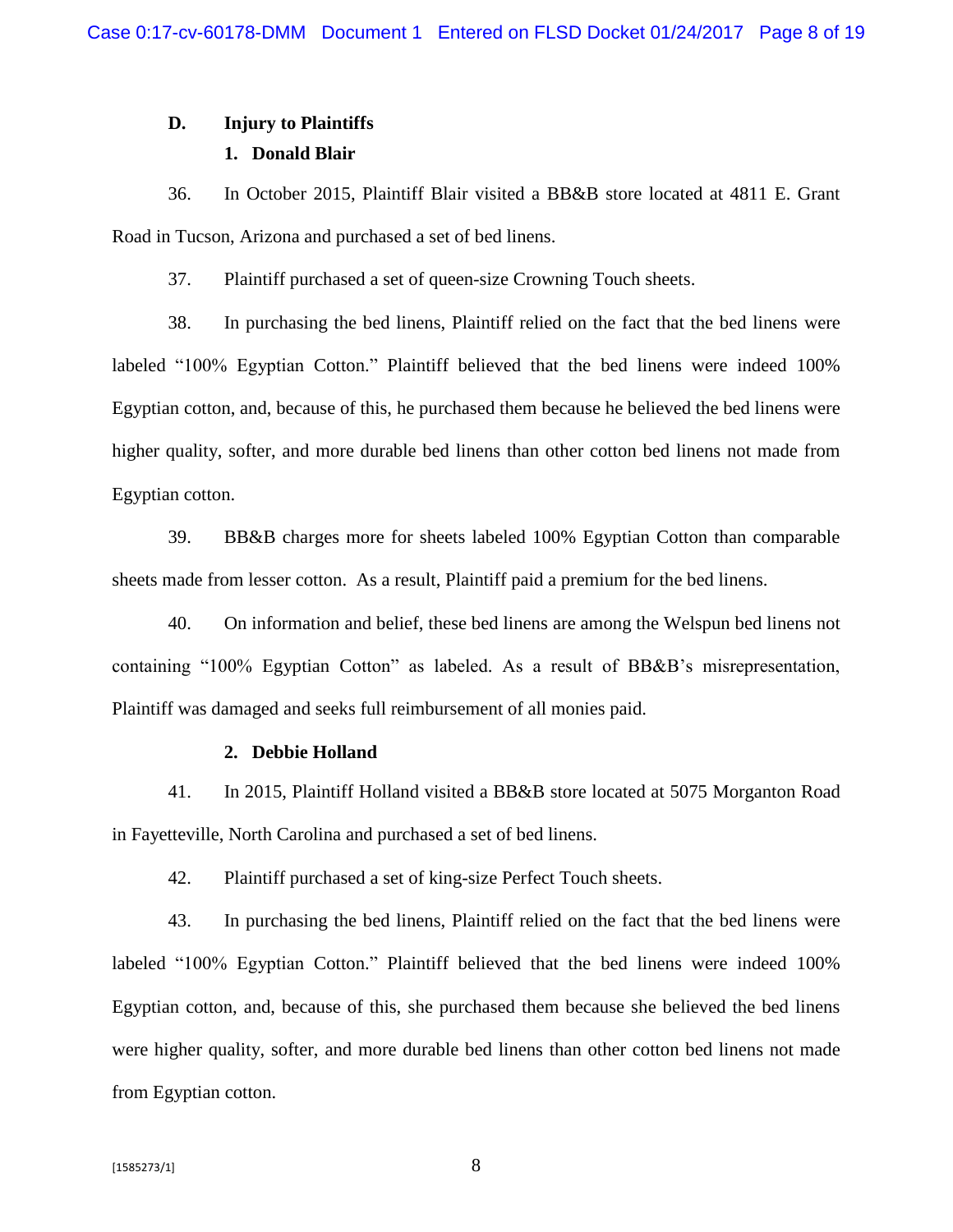44. BB&B charges more for sheets labeled 100% Egyptian Cotton than comparable

sheets made from lesser cotton. As a result, Plaintiff paid a premium for the bed linens.

45. On information and belief, these bed linens are among the Welspun bed linens not containing "100% Egyptian Cotton" as labeled. As a result of BB&B's misrepresentation, Plaintiff was damaged and seeks full reimbursement of all monies paid.

#### **V. CLASS ALLEGATIONS**

46. This action has been brought, and may be properly maintained, under Federal Rules of Civil Procedure  $23(a) (1)-(4)$ ,  $23(b)(3)$ .

47. Plaintiffs bring this action as a Class Action on behalf of himself and all others similarly situated as a member of a Nationwide Class, defined as follows:

> All persons who purchased bed linens from Bed Bath & Beyond which were manufactured by Welspun and labeled "100% Egyptian Cotton."

48. Upon further investigation and discovery, other products may be discovered to be falsely labeled "100% Egyptian Cotton," and Plaintiffs reserve the right to amend the class definition.

49. Excluded from the Class are Defendants; any entity in which Defendants have a controlling interest; any of the officers, directors, or employees of Defendants; and the legal representatives, heirs, successors and assigns of Defendants.

50. The members of the Class are so numerous and widely dispersed that joinder of them in one action is impractical. On information and belief, there are thousands of class members who have purchased bed linens at BB&B falsely advertised as "100% Egyptian Cotton."

51. There are common questions of law and fact as to all members of the Class that predominate over any questions affecting individual class members, including but not limited to: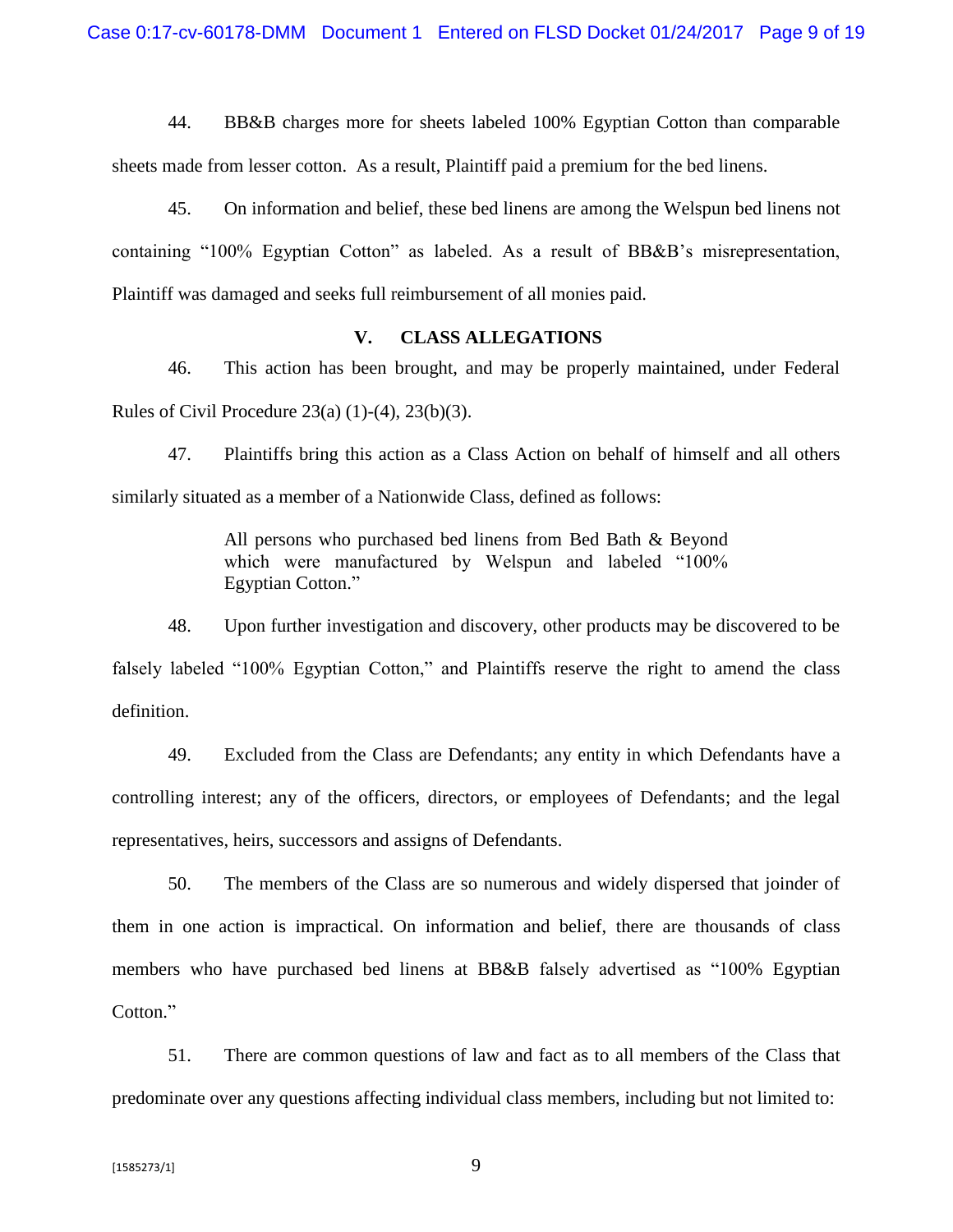a. Whether Defendant represented the bed linens as 100% Egyptian cotton when they were not;

b. Whether Defendant knew that the bed linens were not 100% Egyptian cotton;

c. Whether Defendant knew it had insufficient evidence upon which to represent the bed linens were made from 100% Egyptian cotton.

d. Whether Defendant marketed or sold the bed linens as made from 100% Egyptian cotton when in fact they were not.

e. Whether Defendant charged higher prices for the bed linens that they otherwise would have by labeling them as 100% Egyptian cotton;

f. Whether Defendant negligently misrepresented the fiber content of its bed linens;

g. Whether Defendant breached express and implied warranties under state law;

h. Whether Defendant was unjustly enriched;

i. Whether Defendant violated state consumer protection statutes; and

j. Whether Plaintiffs and class members are entitled to damages, including punitive damages, restitution, injunctive relief, and declaratory relief.

52. Plaintiffs' claims are typical of the Class they seek to represent. Both Plaintiffs

and the Class claims arise out of the same course of conduct and same legal theories. Plaintiffs challenge the practices and course of conduct engaged in by Defendant with respect to the Class as a whole.

53. Plaintiffs are adequate representatives of the Class because Plaintiffs' interests do not conflict with the interests of class members Plaintiffs seek to represent. Plaintiffs have retained counsel competent and experienced in class action litigation who intend to vigorously prosecute this action.

54. A class action is superior to other available methods for the fair and efficient adjudication of this controversy since joinder of all the class members is impracticable. Furthermore, no individual class member can justify the commitment of the large financial resources to vigorously prosecute a lawsuit against Defendant and the adjudication of this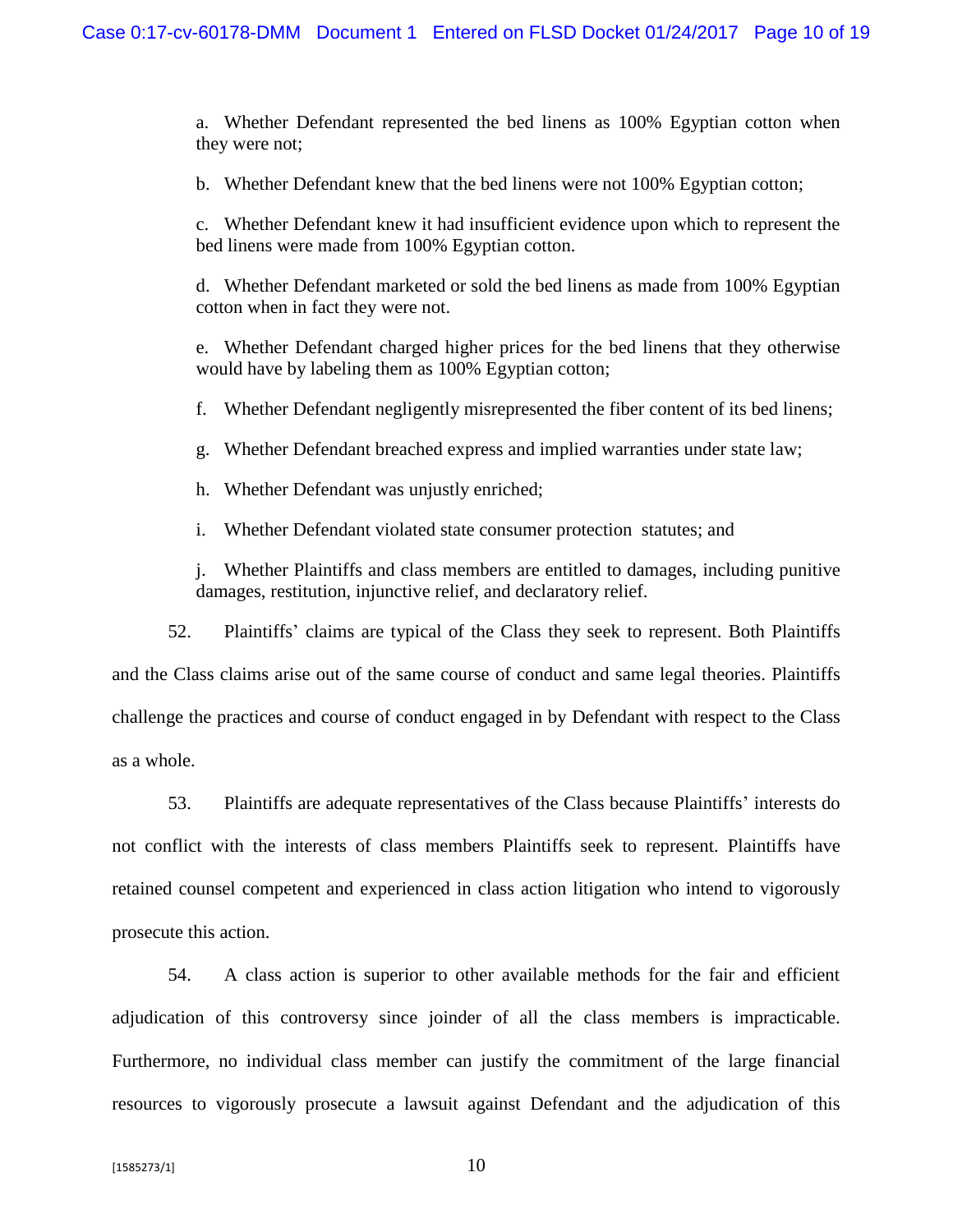controversy through a class action will avoid the possibility of inconsistent and potentially conflicting adjudication of the claims asserted herein. There will be no difficulty in the management of this action as a class action.

# **VI. CAUSES OF ACTION COUNT I VIOLATION OF THE MAGNUSON-MOSS WARRANTY ACT**

55. Plaintiffs reallege Paragraphs 5 through 45 and incorporate each allegation as if set forth at length in its entirety.

**15 U.S.C. § 2301, et seq.**

56. Plaintiffs are "consumers" within the meaning of the Magnuson-Moss Warranty Act, 15 U.S.C. § 2301(3), as persons entitled to enforce against the warrantor the obligations of its warranties.

57. BB&B is a "supplier" within the meaning of the Magnuson-Moss Warranty Act, 15 U.S.C. § 2301(4), because it is "engaged in the business of making a consumer product directly or indirectly available to consumers."

58. BB&B is a "warrantor" within the meaning of the Magnuson-Moss Warranty Act, 15 U.S.C. § 2301(5), because it offered a written warranty regarding the nature of the material used to make the linens.

59. The representations described herein are "written warranties" within the meaning of the Magnuson-Moss Warranty Act, 15 U.S.C. § 2301(6), because they are a written promises made in connection with the sale of a consumer product by a supplier relating to material used to manufacture the linens and affirms that such material is defect free.

60. In the alternative, the representations described herein are an implied warranties within the meaning of the Magnuson-Moss Warranty Act, 15 U.S.C. § 2301(7), because the written promises relating to the material used to manufacture the linens are implied warranties under state law, as described herein, and were made in connection with the sale of the product by a supplier.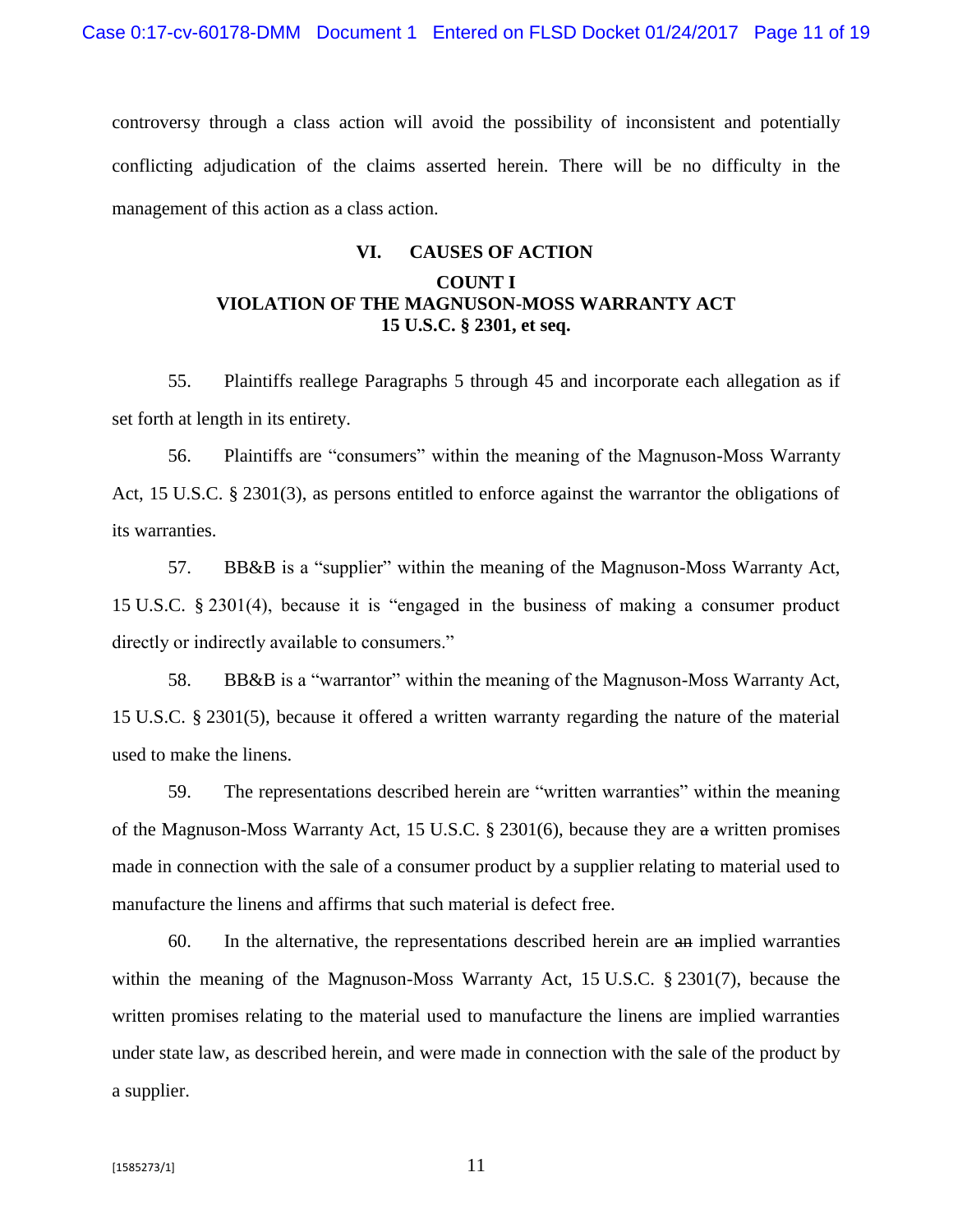61. The Magnuson-Moss Warranty Act sets forth rules governing warranties "to improve the adequacy of information available to consumers" and to "prevent deception." 15 U.S.C. § 2302(a).

62. The Magnuson-Moss Warranty Act, 15 U.S.C. § 2310(d)(1) provides a cause of action for any consumer damaged by the failure of a warrantor to comply with a warranty.

63. BB&B warranted that the products were 100% Egyptian cotton when in fact they were not 100% Egyptian cotton in violation of the express and/or implied warranties made by Defendant.

64. A reasonable consumer would believe that the representation made by BB&B regarding the type of cotton used in the product was a true and accurate statement.

65. The representation that the products were made from 100% Egyptian cotton was deceptive.

66. BB&B breached its warranties, as described in more detail above, and is therefore liable to Plaintiffs and the Class under 15 U.S.C. § 2310(d)(1).

67. Under 15 U.S.C. § 2310(e), Plaintiffs may bring this class action and need not give Defendant notice or an opportunity to cure until the Court determines the representative capacity of Plaintiff under Rule 23 of the Federal Rules of Civil Procedure.

68. The amount in controversy of Plaintiffs' individual claims meets or exceeds \$25.00. The amount in controversy exceeds \$50,000.00, exclusive of interest and costs, computed on the basis of all claims to be determined. Plaintiffs, individually and on behalf of the class members, seek all damages permitted by law, including a full refund of the purchase price. In addition, under 15 U.S.C. § 2310(d)(2), Plaintiffs and the other class members may recover the aggregate costs and expenses (including attorneys' fees based on actual time expended) determined by the Court to have reasonably been incurred by Plaintiffs and the other class members in the prosecution of this action.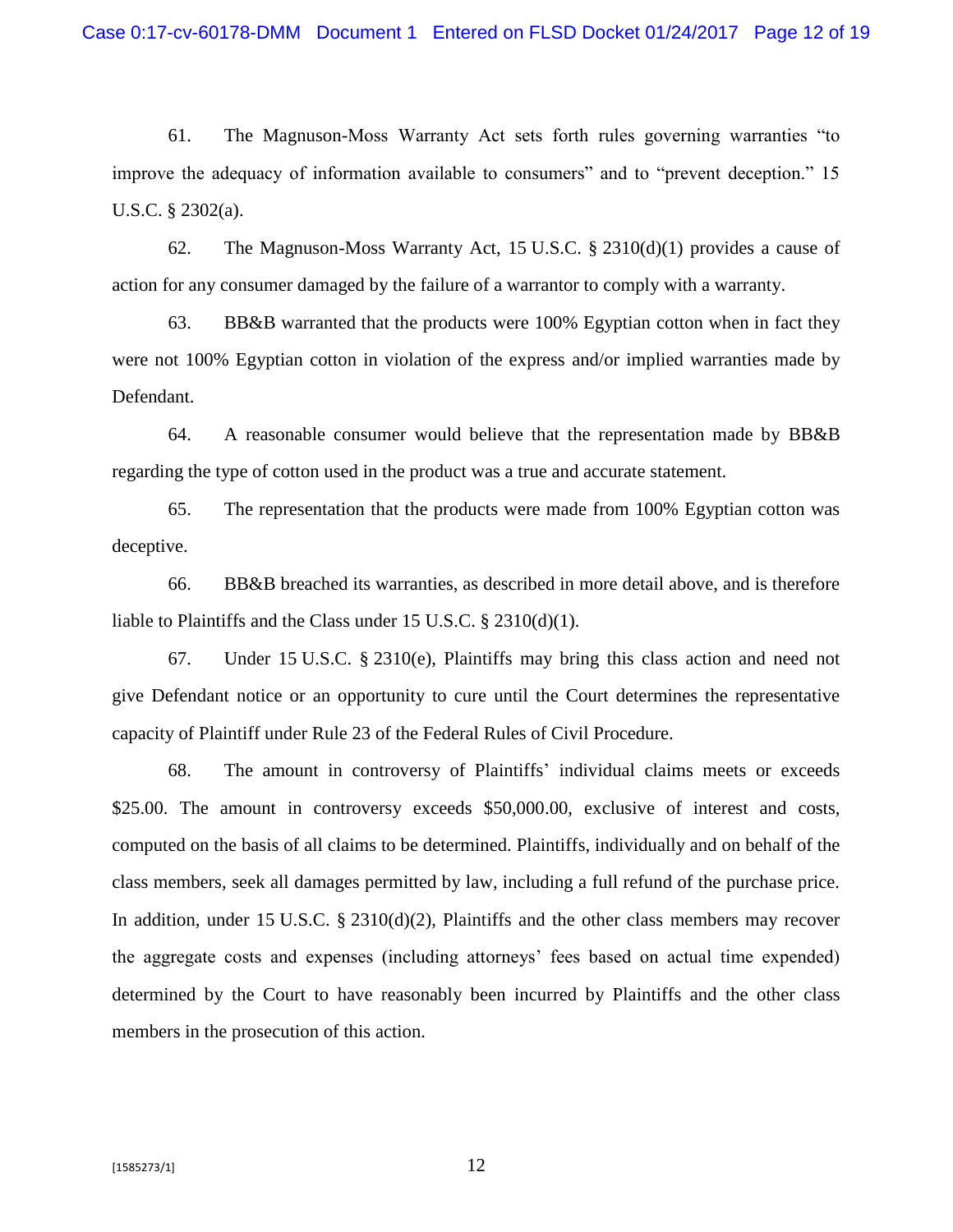69. Further, Plaintiffs and the Class are also entitled to equitable relief under 15 U.S.C. § 2310(d)(1). Plaintiffs seek a declaration that BB&B cannot sell linens labeled "100% Egyptian Cotton that are less than 100% Egyptian Cotton."

# **COUNT II BREACH OF EXPRESS WARRANTY New Jersey Law N.J. Stat. Ann. § 12A:2-313**

70. Plaintiffs reallege Paragraphs 5 through 45 and incorporate each allegation as if set forth at length in its entirety.

71. Plaintiffs and class members are "buyers" of goods within the meaning of N.J. Stat. Ann. § 12A:2-103.

72. BB&B is a "seller" of goods within the meaning of N.J. Stat. Ann. § 12A:2-103.

73. The bed linens are "goods" within the meaning of N.J. Stat. Ann. § 12A:2-105.

74. BB&B made an affirmation of fact and described the bed linens as "100% Egyptian Cotton." This affirmation of fact and description became part of the basis of the bargain with Plaintiffs and consumers.

75. Therefore, the affirmation of fact and description of the bed linens as "100% Egyptian Cotton" created an express warranty.

76. BB&B breached the express warranty because the bed linens were not 100% Egyptian cotton.

77. As a result of BB&B's breach of the express warranty, Plaintiffs and class members were damaged. Specifically, they paid a premium for the bed linens labeled "100% Egyptian Cotton" but received bed linens that were not 100% Egyptian cotton.

Plaintiffs have provided notice to Defendants as required by N.J. Stat. Ann. § 12A:2-607.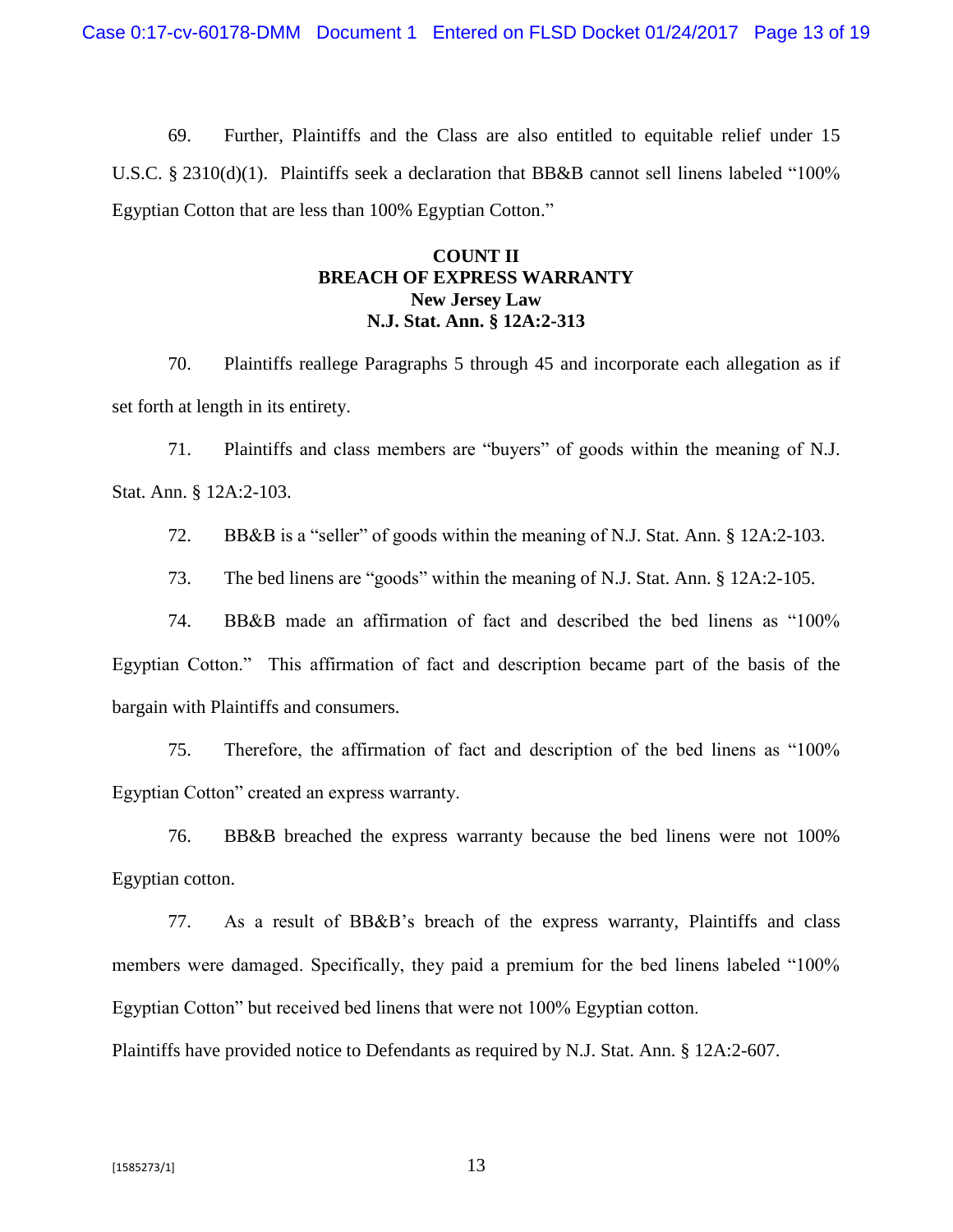78. WHEREFORE, Plaintiffs demand judgment against Defendant, Bed Bath & Beyond, Inc., for damages, costs, and attorneys' fees and request trial by jury of all issues so triable.

# **COUNT III BREACH OF IMPLIED WARRANTY OF MERCHANTABILITY New Jersey Law N.J. Stat. Ann. § 12A:2-314**

79. Plaintiffs reallege Paragraphs 5 through 45 and incorporate each allegation as if set forth at length in its entirety.

80. Plaintiffs and class members are "buyers" of goods within the meaning of N.J. Stat. Ann. § 12A:2-103.

81. BB&B is a "seller" of goods within the meaning of N.J. Stat. Ann. § 12A:2-103.

82. The bed linens are "goods" within the meaning of N.J. Stat. Ann. § 12A:2-105.

83. The contract for the sale of the bed linens included an implied warranty that they were merchantable, extending to Plaintiffs and class members.

84. The bed linens were labeled "100% Egyptian Cotton" but were not in fact 100% Egyptian cotton. Pursuant to N.J. Stat. Ann. § 12A:2-314, the bed linens, as labeled, did not pass without objection in the trade under the contract description; conform to the promises or affirmations of fact made on the container or label; and are not fit for the ordinary purposes for which such goods are used.

85. As a result of BB&B's breach of the implied warranty of merchantability, Plaintiffs and class members were damaged. Specifically, they paid a premium for the bed linens labeled "100% Egyptian Cotton" but received bed linens that were not 100% Egyptian cotton.

86. Plaintiffs have provided notice to Defendants as required by N.J. Stat. Ann. § 12A:2-607.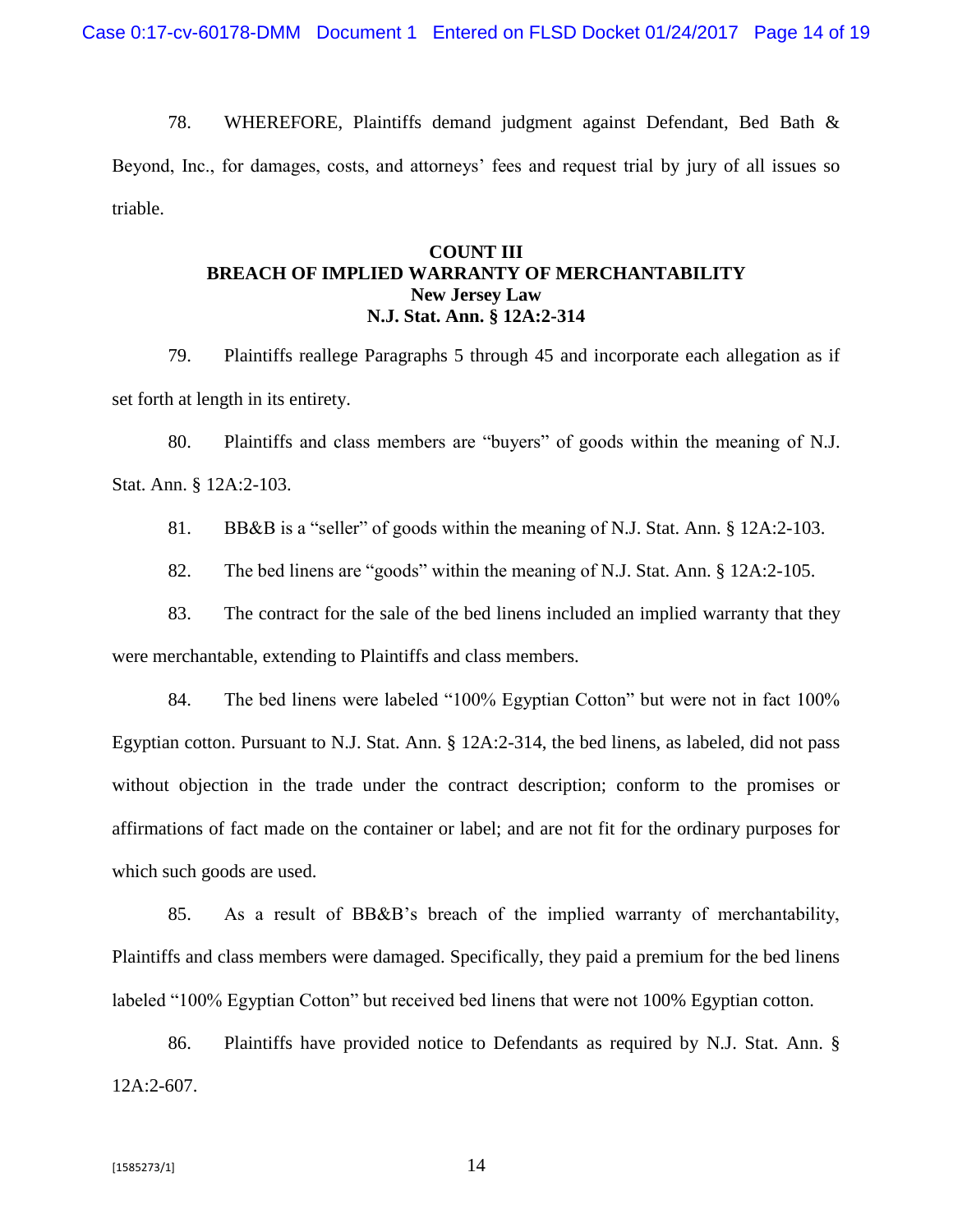87. WHEREFORE, Plaintiffs demand judgment against Defendant, Bed Bath & Beyond, Inc., for damages, costs, and attorneys' fees and request trial by jury of all issues so triable.

# **COUNT IV NEGLIGENT MISREPRESENTATION**

88. Plaintiffs reallege Paragraphs 5 through 45 and incorporate each allegation as if set forth at length in its entirety.

89. BB&B represented that the bed linens purchased by Plaintiffs and class members were 100% Egyptian cotton.

90. There is privity of contract between BB&B and Plaintiffs and class members, and BB&B had a duty to give Plaintiffs and class members correct information about its home textile products.

91. BB&B had a duty under the Textile Act to not sell, offer for sale, or advertise home textile products containing false information regarding their fiber content.

92. BB&B was aware that Plaintiffs and other consumers would view their labeling of home textile products as "100% Egyptian Cotton" as a guarantee of superior quality and softness.

93. BB&B intended Plaintiffs and consumers to rely on those representations and pay a premium for the purportedly premium "100% Egyptian Cotton" bed linens. Indeed, the sole purpose of the misrepresentation was to induce Plaintiffs and class members to purchase BB&B's bed linens.

94. Plaintiffs and class members reasonably relied on the representation that the bed linens were "100% Egyptian Cotton" when purchasing the bed linens.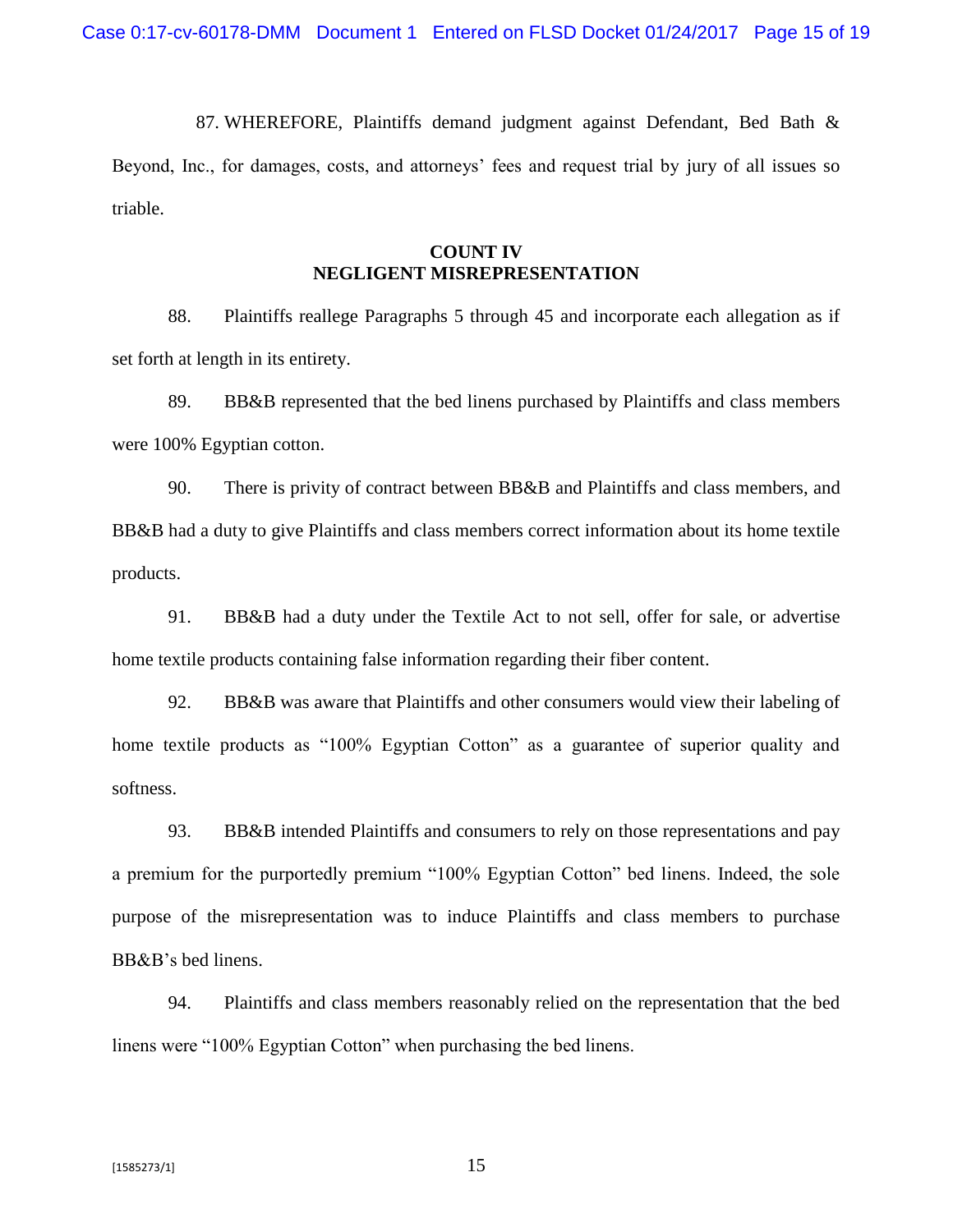95. The bed linens purchased by Plaintiffs and class members were not, in fact, 100% Egyptian cotton.

96. As a result of this misrepresentation, Plaintiffs and class members were injured. Specifically, they paid a premium for "100% Egyptian Cotton" bed linens but received bed linens that were not "100% Egyptian Cotton."

97. WHEREFORE, Plaintiffs demand judgment against Defendant, Bed Bath & Beyond, Inc., for damages, costs, and attorneys' fees and request trial by jury of all issues so triable.

# **COUNT V UNJUST ENRICHMENT**

98. Plaintiffs reallege Paragraphs 5 through 45 and incorporate each allegation as if set forth at length in its.

99. BB&B falsely represented that the bed linens purchased by Plaintiffs and class members were 100% Egyptian cotton. BB&B intended for Plaintiffs and class members to rely on its representation.

100. Plaintiffs and class members reasonably relied on BB&B's representation and suffered a detriment. They paid a premium for the bed linens labeled "100% Egyptian Cotton" but received bed linens that were not 100% Egyptian cotton.

101. BB&B received money, in the form of the premium Plaintiffs and class members paid for the bed linens, to which it was not entitled because the bed linens were not made from 100% Egyptian cotton.

102. It would be unjust for BB&B to retain the money it was unjustly enriched, specifically premium Plaintiffs and class members paid for the bed linens.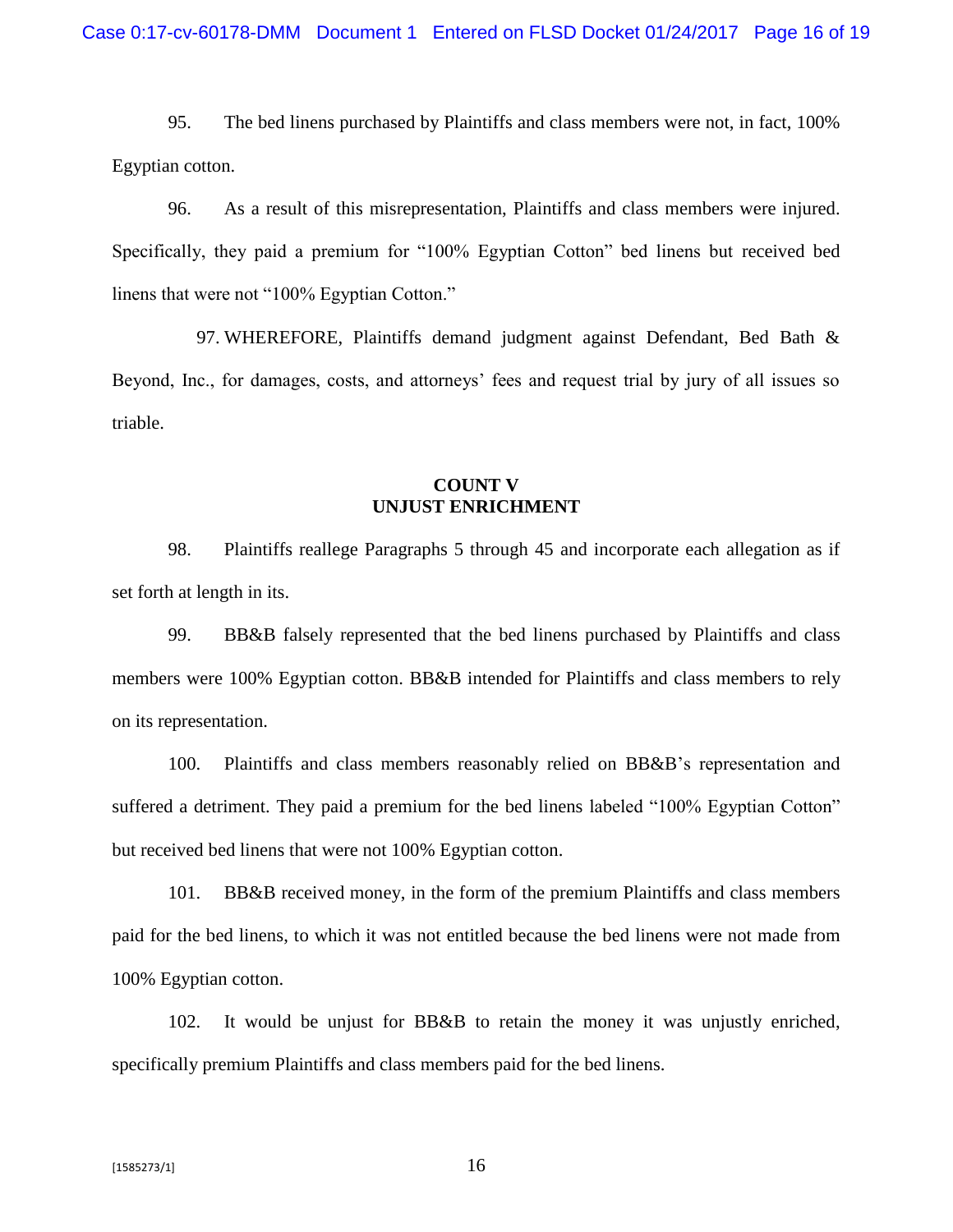103. WHEREFORE, Plaintiffs demand judgment against Defendant, Bed Bath & Beyond, Inc., for damages, costs, and attorneys' fees and request trial by jury of all issues so triable.

# **COUNT VI VIOLATION OF NEW JERSEY CONSUMER FRAUD ACT N.J.S.A. 56:8-1** *et seq***.**

104. Plaintiffs reallege Paragraphs 5 through 45 and incorporate each allegation as if set forth at length in its entirety.

105. Plaintiffs and class members are "persons" within the meaning of N.J. Stat. Ann.

 $§ 56:8-1.$ 

106. BB&B is a person within the meaning of N.J. Stat. Ann. § 56:8-1.

107. The bed linens are "merchandise" within the meaning of N.J. Stat. Ann. § 56:8-1.

108. In connection with the advertisement and sale of bed linens labeled "100% Egyptian Cotton," BB&B misrepresented a material fact. The bed linens were not in fact 100% Egyptian cotton.

109. BB&B intended that Plaintiffs and class members would rely on its misrepresentation that the bed linens were 100% Egyptian cotton and pay a premium for the bed linens.

110. Plaintiffs and class members reasonably relied on BB&B's representation and suffered a loss. They paid a premium for the bed linens labeled "100% Egyptian Cotton" but received bed linens that were not 100% Egyptian cotton.

111. WHEREFORE, Plaintiffs demand judgment against Defendant, Bed Bath & Beyond, Inc., for damages, costs, and attorneys' fees and request trial by jury of all issues so triable.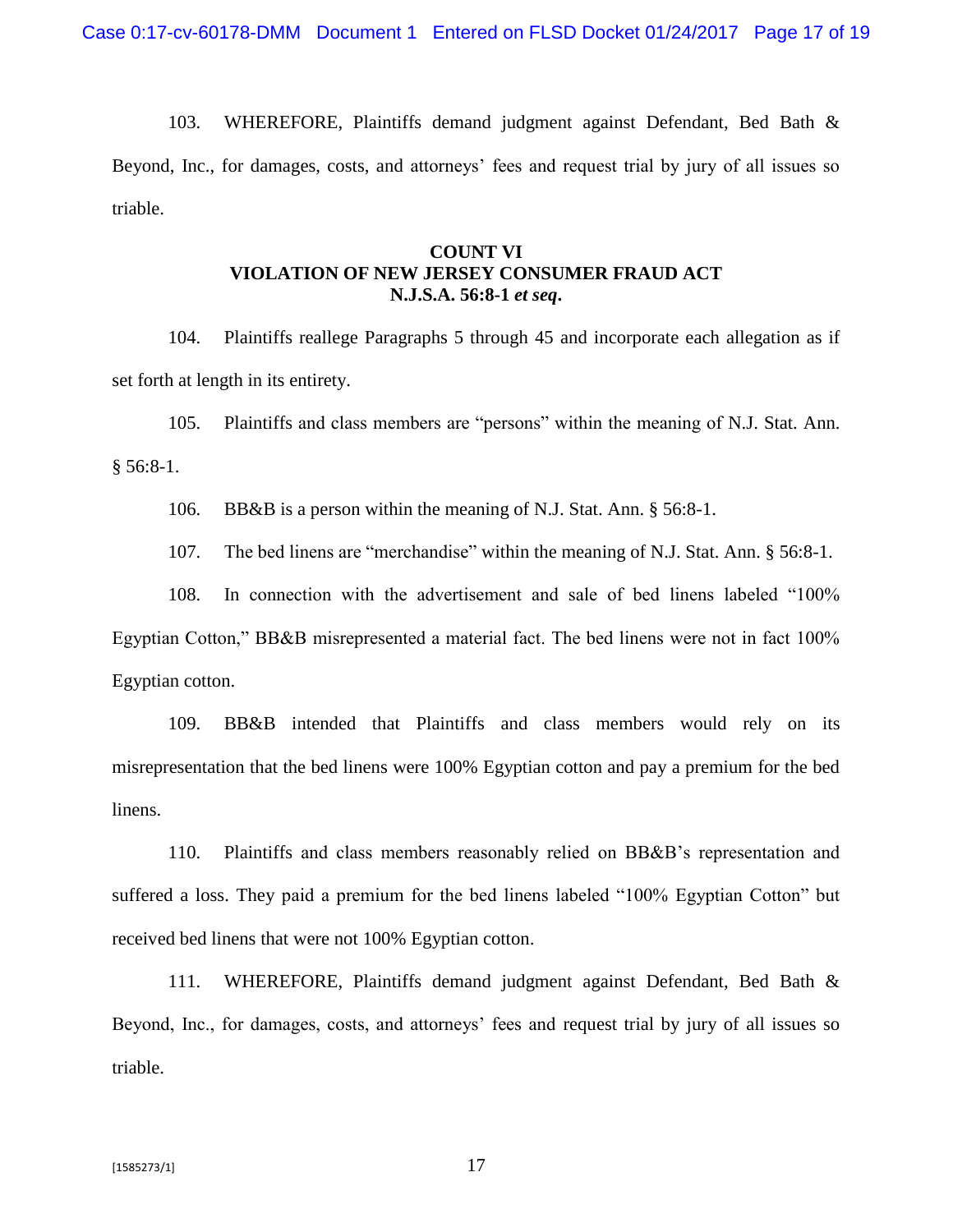## **PRAYER FOR RELIEF**

**WHEREFORE**, Plaintiffs, individually and for members of the Class, respectfully request that the Court enter judgment in their favor and against Defendant, as follows:

a) Certification of the proposed Class, including appointment of Plaintiffs' counsel as Class Counsel and Plaintiffs as Class Representatives;

b) Costs, restitution, damages, including statutory and punitive damages, and disgorgement in an amount to be determined at trial;

c) An order requiring Defendant to pay both pre- and post-judgment interest on any amounts awarded;

- d) An award of costs and attorneys' fees; and
- e) Such other or further relief as may be appropriate.

#### **JURY TRIAL DEMANDED**

Plaintiffs hereby demand a trial by jury of all the claims asserted in this Complaint.

Dated: January 24, 2017. Respectfully submitted,

*s/Edward H. Zebersky* Edward H. Zebersky, Esq. (FBN: 0908370) [ezebersky@zpllp.com](mailto:ezebersky@zpllp.com) Todd S. Payne, Esq. (FBN: 834520) [tpayne@zpllp.com](mailto:tpayne@zpllp.com) ZEBERSKY PAYNE, LLP 110 S.E.  $6<sup>th</sup>$  Street, Suite 2150 Fort Lauderdale, FL 33301 Telephone: (954) 989-6333 Facsimile: (954) 989-7781

Robert B. Carey *(pro hac vice* pending) Leonard W. Aragon *(pro hac vice* pending) HAGENS BERMAN SOBOL SHAPIRO LLP 11 West Jefferson Street, Suite 1000 Phoenix, Arizona 85003 Telephone: (602) 840-5900 Facsimile: (602) 840-3012 [rob@hbsslaw.com](mailto:rob@hbsslaw.com) [leonard@hbsslaw.com](mailto:leonard@hbsslaw.com)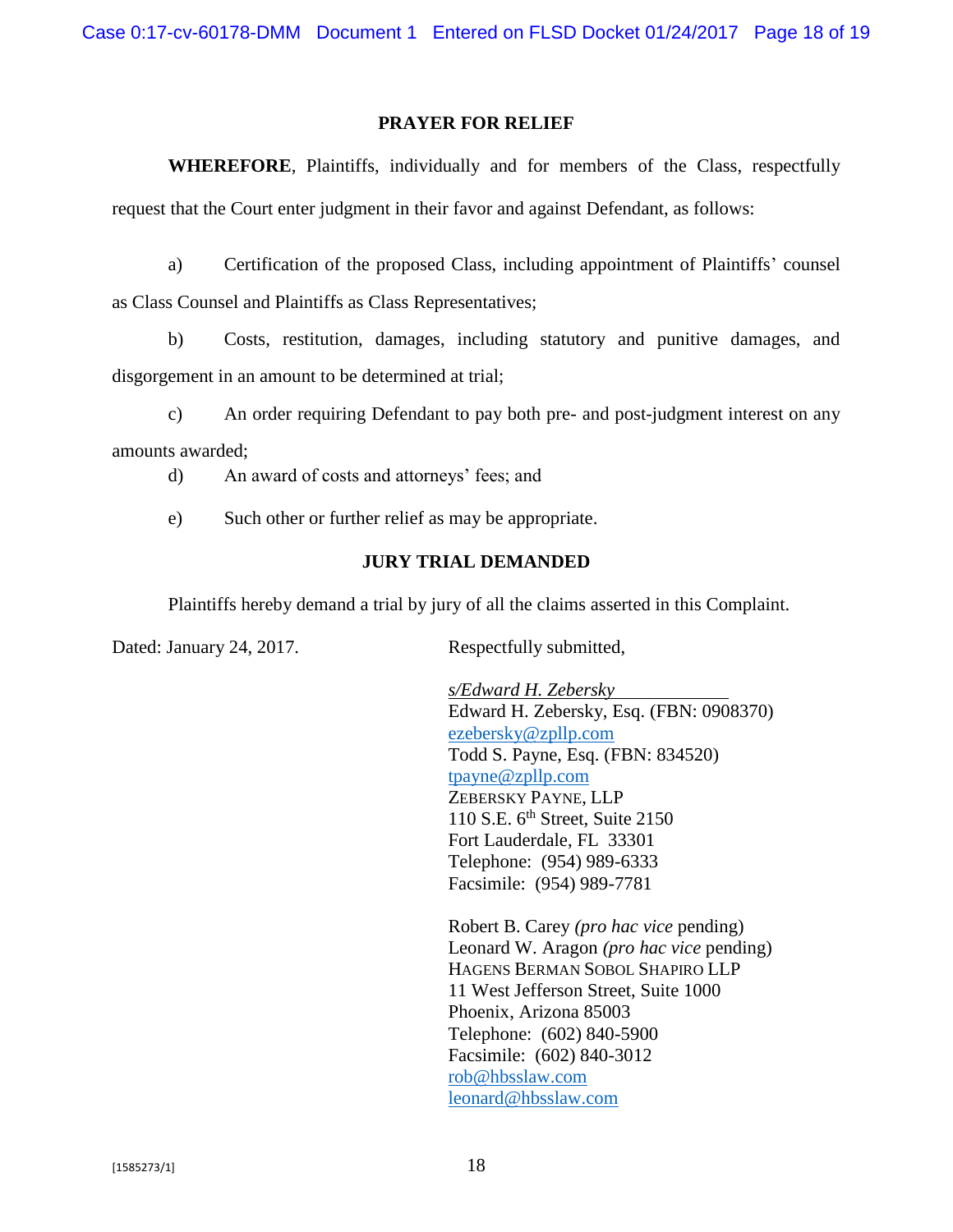and

Stuart M. Paynter *(pro hac vice* pending) THE PAYNTER LAW FIRM PLLC 1200 G. Street NW, Suite 800 Washington, D.C. 20005 Telephone: (202) 626-4486 Facsimile: (866) 734-0622 [stuart@paynterlawfirm.com](mailto:stuart@paynterlawfirm.com)

*Attorneys for Plaintiffs*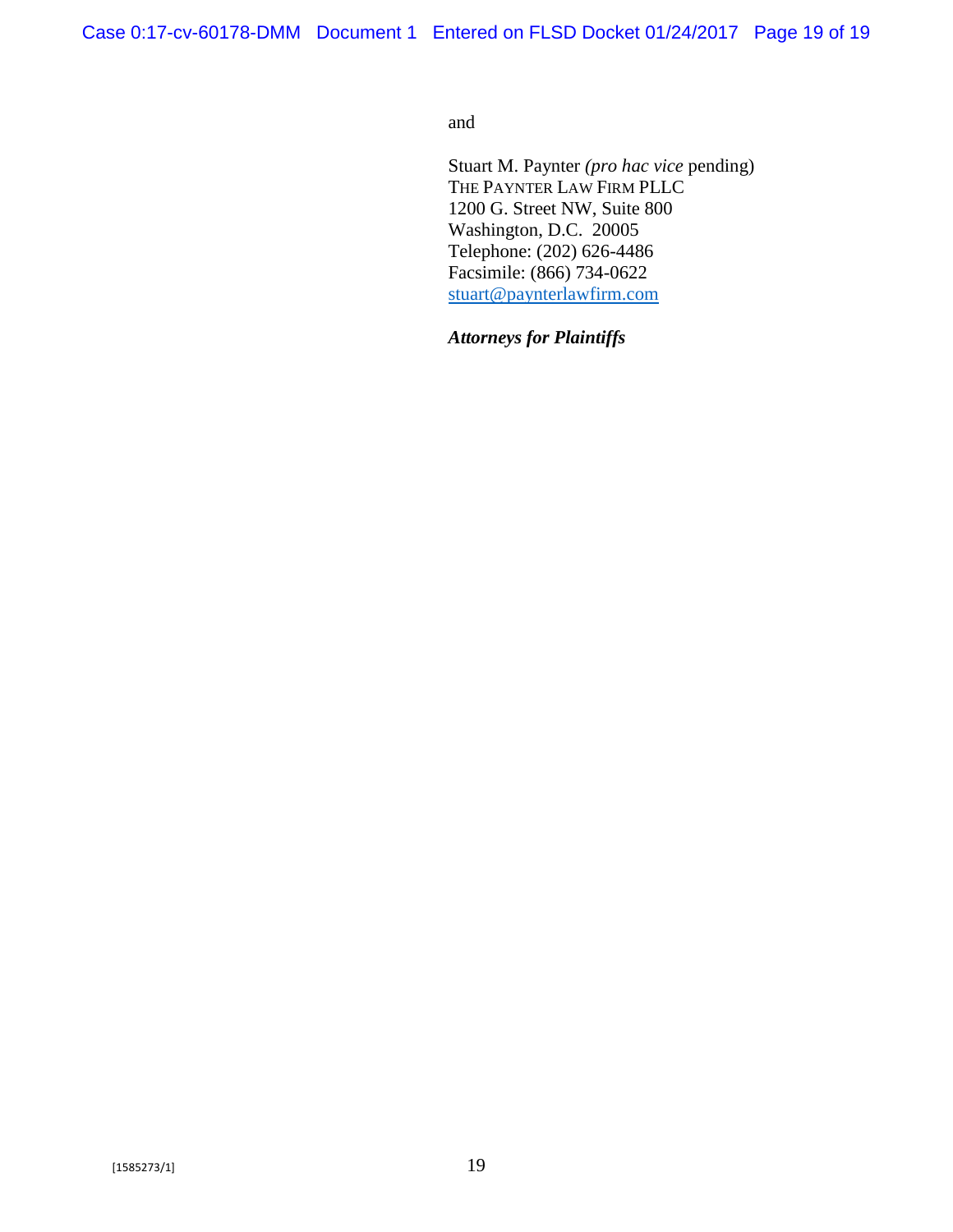# Case 0:17-cv-60178-DMM Document 1-1 Entered on FLSD Docket 01/24/2017 Page 1 of 2  $J$ S 44 (Rev, 08/16) CIVIL COVER SHEET

The JS 44 civil cover sheet and the information contained herein neither replace nor supplement the filing and service of pleadings or other papers as required by law, except as provided by local rules of court. This form,

| I. (a) PLAINTIFFS<br>DONALD BLAIR and DEBBIE HOLLAND, on behalf of themselves, and<br>all others similarly situated,                                                  |                                                        |                                                                                                                |                                      | <b>DEFENDANTS</b><br>BED BATH & BEYOND, INC.                                                                                                                            |                  |                                                                                       |                                                                                     |                         |
|-----------------------------------------------------------------------------------------------------------------------------------------------------------------------|--------------------------------------------------------|----------------------------------------------------------------------------------------------------------------|--------------------------------------|-------------------------------------------------------------------------------------------------------------------------------------------------------------------------|------------------|---------------------------------------------------------------------------------------|-------------------------------------------------------------------------------------|-------------------------|
| (b) County of Residence of First Listed Plaintiff<br>Pima County, AZ<br>(EXCEPT IN U.S. PLAINTIFF CASES)                                                              |                                                        |                                                                                                                |                                      | County of Residence of First Listed Defendant<br>(IN U.S. PLAINTIFF CASES ONLY)<br>IN LAND CONDEMNATION CASES, USE THE LOCATION OF THE TRACT OF LAND INVOLVED.<br>NOTE: |                  |                                                                                       |                                                                                     |                         |
| (C) Attorneys (Firm Name, Address, and Telephone Number)<br>Zebérsky Payne, LLP<br>110 S.E. 6th Street, Suite 2150<br>Ft. Lauderdale, FL 33301 - Tel.: (954) 989-6333 |                                                        |                                                                                                                |                                      | Attorneys (If Known)                                                                                                                                                    |                  |                                                                                       |                                                                                     |                         |
| II. BASIS OF JURISDICTION (Place an "X" in One Box Only)                                                                                                              |                                                        |                                                                                                                |                                      |                                                                                                                                                                         |                  |                                                                                       | <b>III. CITIZENSHIP OF PRINCIPAL PARTIES</b> (Place an "X" in One Box for Plaintiff |                         |
| U.S. Government<br>σι<br>Plaintiff                                                                                                                                    | CJ 3 Federal Question<br>(U.S. Government Not a Party) |                                                                                                                |                                      | (For Diversity Cases Only)<br>Citizen of This State                                                                                                                     | PTF<br>$\Box$ 1  | DEF<br>0 <sub>1</sub><br>Incorporated or Principal Place<br>of Business In This State | and One Box for Defendant)<br><b>PTF</b><br>$\sigma$ 4                              | <b>DEF</b><br><b>74</b> |
| 1 2 U.S. Government<br>Defendant                                                                                                                                      | $64$ Diversity                                         | (Indicate Citizenship of Parties in Item III)                                                                  |                                      | Citizen of Another State                                                                                                                                                | OK 2             | $\Box$ 2<br>Incorporated and Principal Place<br>of Business In Another State          | O S                                                                                 | $\Box$ 5                |
|                                                                                                                                                                       |                                                        |                                                                                                                |                                      | Citizen or Subject of a<br><b>Foreign Country</b>                                                                                                                       | O 3              | 1 3 Foreign Nation                                                                    | O 6                                                                                 | $\Box$ 6                |
| IV. NATURE OF SUIT (Place an "X" in One Box Only)                                                                                                                     |                                                        |                                                                                                                |                                      |                                                                                                                                                                         |                  | Click here for: Nature of Suit Code Descriptions.                                     |                                                                                     |                         |
| <b>→ 中国のNTM の内容 → 中国 は本当直接の地震を使っている。今回の日本の場所では、その時間の中に対することにより、その時間の中国の地震をNN ではっているがあります。その中国の中国の中国</b><br>110 Insurance                                              | PERSONAL INJURY                                        | <b>PERSONAL INJURY</b>                                                                                         |                                      | □ 625 Drug Related Seizure                                                                                                                                              |                  | $\Box$ 422 Appeal 28 USC 158                                                          | 1 375 False Claims Act                                                              |                         |
| $\square$ 120 Marine<br>□ 130 Miller Act                                                                                                                              | □ 310 Airplane<br><b>315 Airplane Product</b>          | 365 Personal Injury -<br><b>Product Liability</b>                                                              | $\Box$ 690 Other                     | of Property 21 USC 881                                                                                                                                                  |                  | □ 423 Withdrawal<br>28 USC 157                                                        | 1376 Qui Tam (31 USC<br>3729(a)                                                     |                         |
| 0 140 Negotiable Instrument                                                                                                                                           | Liability                                              | 7 367 Health Care/                                                                                             |                                      |                                                                                                                                                                         |                  |                                                                                       | 1 400 State Reapportionment                                                         |                         |
| □ 150 Recovery of Overpayment<br>& Enforcement of Judgment.                                                                                                           | □ 320 Assault, Libel &<br>Slander                      | Pharmaceutical<br>Personal Injury                                                                              |                                      |                                                                                                                                                                         |                  | <b>A ROR REMARKITIVA</b><br>7 820 Copyrights                                          | 7 410 Antitrust<br>1 430 Banks and Banking                                          |                         |
| 151 Medicare Act<br>152 Recovery of Defaulted                                                                                                                         | 330 Federal Employers'<br>Liability                    | <b>Product Liability</b><br><b>J</b> 368 Asbestos Personal                                                     |                                      |                                                                                                                                                                         | D 830 Patent     | 340 Trademark                                                                         | D 450 Commerce<br>1 460 Deportation                                                 |                         |
| Student Loans                                                                                                                                                         | □ 340 Marine<br>1 345 Marine Product                   | <b>Injury Product</b>                                                                                          |                                      |                                                                                                                                                                         |                  |                                                                                       | 470 Racketeer Influenced and                                                        |                         |
| (Excludes Veterans)<br>$\Box$ 153 Recovery of Overpayment                                                                                                             | Liability                                              | Liability<br>PERSONAL PROPERTY                                                                                 |                                      | 710 Fair Labor Standards                                                                                                                                                |                  | <b>NA SERIE A LOUIS SERIES SECOND RATCH ADAPTED</b><br>□ 861 HIA (1395ff)             | Corrupt Organizations<br>480 Consumer Credit                                        |                         |
| of Veteran's Benefits<br>160 Stockholders' Suits                                                                                                                      | 350 Motor Vehicle<br>355 Motor Vehicle                 | 1 370 Other Fraud<br>371 Truth in Lending                                                                      |                                      | Act<br>720 Labor/Management                                                                                                                                             |                  | 13 862 Black Lung (923)<br>$\Box$ 863 DIWC/DIWW (405(g))                              | 1 490 Cable/Sat TV<br>650 Securities/Commodities/                                   |                         |
| 190 Other Contract                                                                                                                                                    | <b>Product Liability</b>                               | 380 Other Personal                                                                                             |                                      | Relations                                                                                                                                                               |                  | $\Box$ 864 SSID Title XVI                                                             | Exchange                                                                            |                         |
| 25 195 Contract Product Liability<br><b>J</b> 196 Franchise                                                                                                           | 7 360 Other Personal<br>Injury                         | Property Damage<br>□ 385 Property Damage                                                                       |                                      | 740 Railway Labor Act<br>751 Family and Medical                                                                                                                         |                  | $\Box$ 865 RSI (405(g))                                                               | 7 890 Other Statutory Actions<br>7 891 Agricultural Acts                            |                         |
|                                                                                                                                                                       | 7 362 Personal Injury -<br><b>Medical Malpractice</b>  | <b>Product Liability</b>                                                                                       |                                      | Leave Act<br>790 Other Labor Litigation                                                                                                                                 |                  |                                                                                       | 5 893 Environmental Matters<br>1 895 Freedom of Information                         |                         |
| <b>THE REAL PROPERTY</b>                                                                                                                                              | <b>QVILARICHTS</b>                                     | <b>JARRON ARA-TATIONS</b>                                                                                      |                                      | 791 Employee Retirement                                                                                                                                                 |                  | RESIDENT WAS STREET                                                                   | Act                                                                                 |                         |
| □ 210 Land Condemnation<br>720 Foreclosure                                                                                                                            | CJ 440 Other Civil Rights<br>$\Box$ 441 Voting         | <b>Habeas Corpus:</b><br><b>J</b> 463 Alien Detainee                                                           |                                      | Income Security Act                                                                                                                                                     |                  | 7 870 Taxes (U.S. Plaintiff<br>or Defendant)                                          | <b>396 Arbitration</b><br>□ 899 Administrative Procedure                            |                         |
| 7 230 Rent Lease & Ejectment<br>7 240 Torts to Land                                                                                                                   | □ 442 Employment<br>□ 443 Housing/                     | 510 Motions to Vacate<br>Sentence                                                                              |                                      |                                                                                                                                                                         |                  | 7 871 IRS-Third Party<br>26 USC 7609                                                  | Act/Review or Appeal of<br>Agency Decision                                          |                         |
| 7 245 Tort Product Liability                                                                                                                                          | Accommodations                                         | CI 530 General                                                                                                 |                                      |                                                                                                                                                                         |                  |                                                                                       | 7 950 Constitutionality of                                                          |                         |
| 7 290 All Other Real Property                                                                                                                                         | 445 Amer. w/Disabilities -<br>Employment               | J 535 Death Penalty<br>Other:                                                                                  |                                      | <b>EMMIGRATION COM</b><br>7 462 Naturalization Application                                                                                                              |                  |                                                                                       | <b>State Statutes</b>                                                               |                         |
|                                                                                                                                                                       | 446 Amer. w/Disabilities<br>Other<br>□ 448 Education   | 1 540 Mandamus & Other<br>□ 550 Civil Rights<br>555 Prison Condition<br>560 Civil Detainee -<br>Conditions of  |                                      | $\Box$ 465 Other Immigration<br>Actions                                                                                                                                 |                  |                                                                                       |                                                                                     |                         |
|                                                                                                                                                                       |                                                        | Confinement                                                                                                    |                                      |                                                                                                                                                                         |                  |                                                                                       |                                                                                     |                         |
| V. ORIGIN (Place an "X" in One Box Only)<br>$\mathbb{X}$ 1 Original<br>Proceeding                                                                                     | $\Box$ 2 Removed from<br>$\Box$ 3<br>State Court       | Remanded from<br>Appellate Court                                                                               | <b>1</b> 4 Reinstated or<br>Reopened | $\Box$ 5 Transferred from                                                                                                                                               | Another District | Multidistrict<br>O 6<br>Litigation -                                                  | <b>3</b> Multidistrict<br>Litigation -                                              |                         |
|                                                                                                                                                                       |                                                        | Cite the U.S. Civil Statute under which you are filing (Do not cite jurisdictional statutes unless diversity): |                                      | (specify)                                                                                                                                                               |                  | Transfer                                                                              | Direct File                                                                         |                         |
| VI. CAUSE OF ACTION                                                                                                                                                   | <b>Brief description of cause:</b>                     | 28 U.S.L. 1332<br>False labeling and marketing of products                                                     |                                      |                                                                                                                                                                         |                  |                                                                                       |                                                                                     |                         |
| VII. REQUESTED IN<br><b>COMPLAINT:</b>                                                                                                                                | ⊠<br>UNDER RULE 23, F.R.Cv.P.                          | CHECK IF THIS IS A CLASS ACTION                                                                                |                                      | <b>DEMANDS</b><br>5,000,000.00                                                                                                                                          |                  | <b>JURY DEMAND:</b>                                                                   | CHECK YES only if demanded in complaint:<br><b>X</b> Yes<br>□ No                    |                         |
| VIII. RELATED CASE(S)<br>IF ANY                                                                                                                                       | (See instructions):                                    | JUDGE Federico A. Moreno                                                                                       |                                      |                                                                                                                                                                         |                  | <b>DOCKET NUMBER</b>                                                                  | 0:16-cv-62573                                                                       |                         |
| DATE                                                                                                                                                                  |                                                        | SIGNATURE OF ATTORNEY OF RECORD                                                                                |                                      |                                                                                                                                                                         |                  |                                                                                       |                                                                                     |                         |
| <b>FOR OFFICE</b>                                                                                                                                                     | 1017                                                   |                                                                                                                |                                      |                                                                                                                                                                         |                  |                                                                                       |                                                                                     |                         |
| RECEIPT#                                                                                                                                                              | <b>AMOUNT</b>                                          | APPLYING IFP                                                                                                   |                                      | <b>JUDGE</b>                                                                                                                                                            |                  | MAG. JUDGE                                                                            |                                                                                     |                         |
|                                                                                                                                                                       |                                                        |                                                                                                                |                                      |                                                                                                                                                                         |                  |                                                                                       |                                                                                     |                         |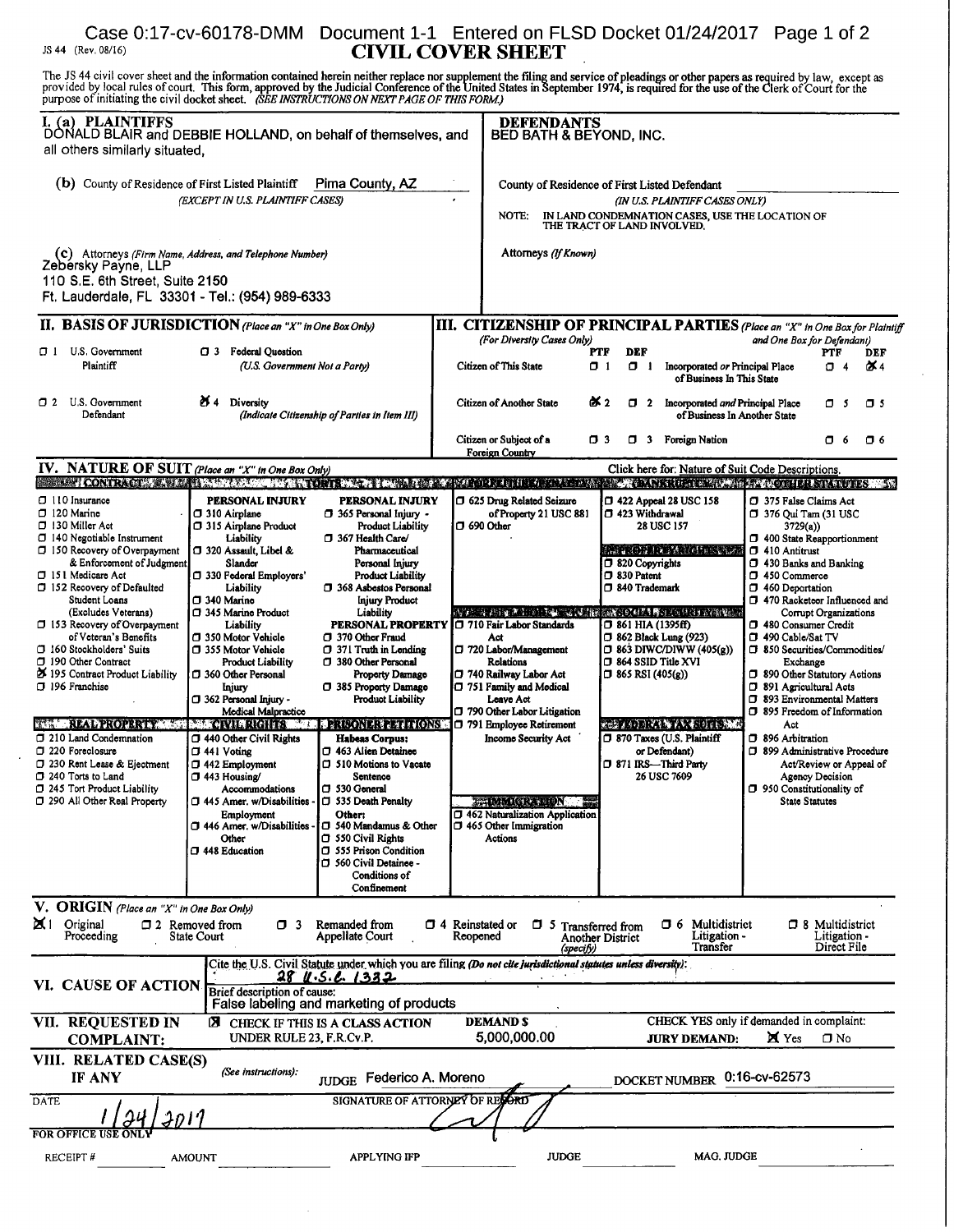#### INSTRUCTIONS FOR ATTORNEYS COMPLETING CIVIL COVER SHEET FORM JS 44

Authority For Civil Cover Sheet

The JS <sup>44</sup> civil cover sheet and the information contained herein neither replaces nor supplements the filings and service of pleading or other papers as required by law, except as provided by local rules of court. This form, approved by the Judicial Conference of the United States in September 1974, is required for the use of the Clerk of Court for the purpose of initiating the civil docket sheet. Consequently, <sup>a</sup> civil cover sheet is submitted to the Clerk of Court for each civil complaint filed. The attorney filing <sup>a</sup> case should complete the form as follows:

- L(a) Plaintiffs-Defendants. Enter names (last, first, middle initial) ofplaintiff and defendant. Ifthe plaintiff or defendant is <sup>a</sup> government agency, use only the full name or standard abbreviations. Ifthe plaintiff or defendant is an official within <sup>a</sup> government agency, identify first the agency and then the official, giving both name and title.
- (b) County of Residence. For each civil case filed, except U.S. plaintiff cases, enter the name of the county where the first listed plaintiff resides at the time of filing. In U.S. plaintiff cases, enter the name of the county in which the first listed defendant resides at the time of filing. (NOTE: In land condemnation cases, the county of residence of the "defendant" is the location of the tract of land involved.)
- (c) Attorneys. Enter the firm name, address, telephone number, and attorney of record. Ifthere are several attorneys, list them on an attachment, noting in this section "(see attachment)".

II. Jurisdiction. The basis ofjurisdiction is set forth under Rule 8(a), F.R.Cv.P., which requires that jurisdictions be shown in pleadings. Place an "X" in one of the boxes. If there is more than one basis of jurisdiction, precedence is given in the order shown below. United States plaintiff. (1) Jurisdiction based on <sup>28</sup> U.S.C. <sup>1345</sup> and 1348. Suits by agencies and officers ofthe United States are included here. United States defendant. (2) When the plaintiff is suing the United States, its officers or agencies, place an "X" in this box. Federal question. (3) This refers to suits under <sup>28</sup> U.S.C. 1331, where jurisdiction arises under the Constitution of the United States, an amendment to the Constitution, an act ofCongress or <sup>a</sup> treaty of the United States. In cases where the U.S. is <sup>a</sup> party, the U.S. plaintiff or defendant code takes precedence, and box <sup>1</sup> or 2 should be marked. Diversity of citizenship. (4) This refers to suits under <sup>28</sup> U.S.C. 1332, where parties are citizens of different states. When Box <sup>4</sup> is checked, the citizenship of the different parties must be checked. (See Section III below; NOTE: federal question actions take precedence over diversity cases.)

- III. Residence (citizenship) ofPrincipal Parties. This section of the JS <sup>44</sup> is to be completed ifdiversity of citizenship was indicated above, Mark this section for each principal party,
- IV. Nature of Suit. Place an "X" in the appropriate box. Ifthere are multiple nature of suit codes associated with the case, pick the nature of suit code that is most applicable. Click here for: Nature of Suit Code Descriptions.
- $V.$  Origin. Place an "X" in one of the seven boxes.

Original Proceedings. (1) Cases which originate in the United States district courts.

Removed from State Court. (2) Proceedings initiated in state courts may be removed to the district courts under Title 28 U.S.C., Section 1441. When the petition for removal is granted, check this box.

Remanded from Appellate Court. (3) Check this box for cases remanded to the district court for further action. Use the date of remand as the filing date.

Reinstated or Reopened. (4) Check this box for cases reinstated or reopened in the district court. Use the reopening date as the filing date. Transferred from Another District, (5) For cases transferred under Title 28 U.S.C. Section 1404(a). Do not use this for within district transfers or multidistrict litigation transfers.

Multidistrict Litigation - Transfer. (6) Check this box when a multidistrict case is transferred into the district under authority of Title 28 U.S.C. Section 1407,

Multidistrict Litigation – Direct File. (8) Check this box when a multidistrict case is filed in the same district as the Master MDL docket. PLEASE NOTE THAT THERE IS NOT AN ORIGIN CODE 7. Origin Code 7 was used for historical records and is no longer relevant due to changes in statue,

- VI. Cause of Action. Report the civil statute directly related to the cause of action and give a brief description of the cause. Do not cite jurisdictional statutes unless diversity. Example: U.S. Civil Statute: <sup>47</sup> USC <sup>553</sup> Brief Description: Unauthorized reception of cable service
- VII, Requested in Complaint. Class Action. Place an "X" in this box if you are filing <sup>a</sup> class action under Rule 23, F.R.Cv.P, Demand. In this space enter the actual dollar amount being demanded or indicate other demand, such as a preliminary injunction. Jury Demand. Check the appropriate box to indicate whether or not <sup>a</sup> jury is being demanded,
- VIII. Related Cases. This section of the JS <sup>44</sup> is used to reference related pending cases, ifany. Ifthere are related pending cases, insert the docket numbers and the corresponding judge names for such cases.

Date and Attorney Signature. Date and sign the civil cover sheet,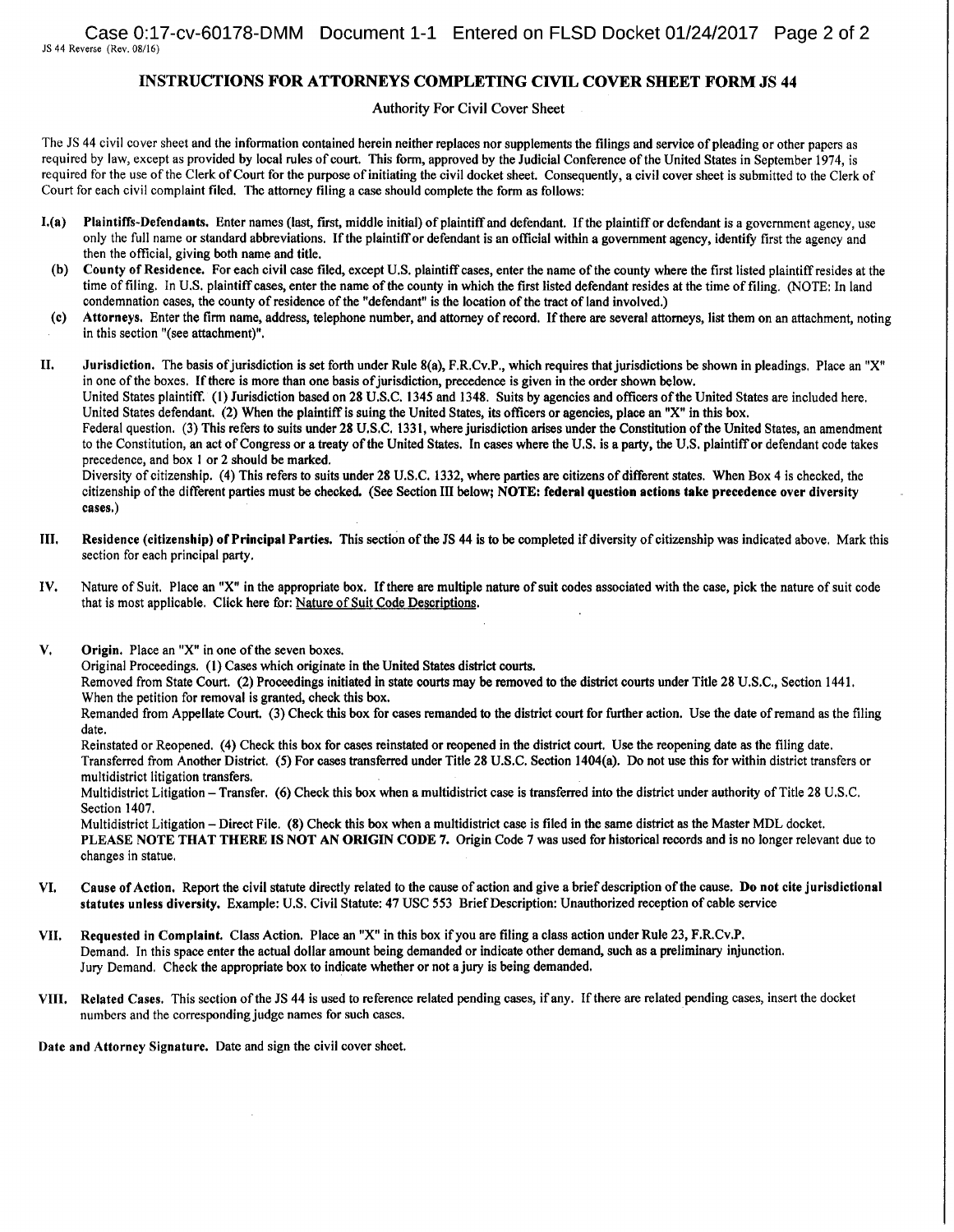Case 0:17-cv-60178-DMM Document 1-2 Entered on FLSD Docket 01/24/2017 Page 1 of 2

AO 440 (Rev. 06/12) Summons in <sup>a</sup> Civil Action

# UNITED STATES DISTRICT COURT

for the

Southern District of Florida

DONALD BLAIR and DEBBIE HOLLAND, on behalf of themselves, and all others similarly situated,

Plaintiff(s)

v. Civil Action No.

BED BATH & BEYOND, INC.,

Defendant(s)

#### SUMMONS IN A CIVIL ACTION

To: (Defendant's name and address) BED BATH & BEYOND, INC. By serving its Registered Agent: The Prentice-Hall Corporation System, Inc. 1201 Hayes Street, Suite 105 Tallahassee, FL 32301

A lawsuit has been filed against you.

Within 21 days after service of this summons on you (not counting the day you received it) — or 60 days if you are the United States or <sup>a</sup> United States agency, or an officer or employee of the United States described in Fed. R. Civ. P. 12 (a)(2) or (3) — you must serve on the plaintiff an answer to the attached complaint or a motion under Rule 12 of the Federal Rules of Civil Procedure. The answer or motion must be served on the plaintiff or plaintiff's attorney, whose name and address are: Edward H. Zebersky, Esq. whose name and address are:

Zebersky Payne, LLP 110 S.E. 6th Street, Suite 2150 Ft. Lauderdale, FL 33301 ezebersky@zplIp.com

If you fail to respond, judgment by default will be entered against you for the relief demanded in the complaint. You also must file your answer or motion with the court.

CLERK OF COURT

Date:

Signature of Clerk or Deputy Clerk